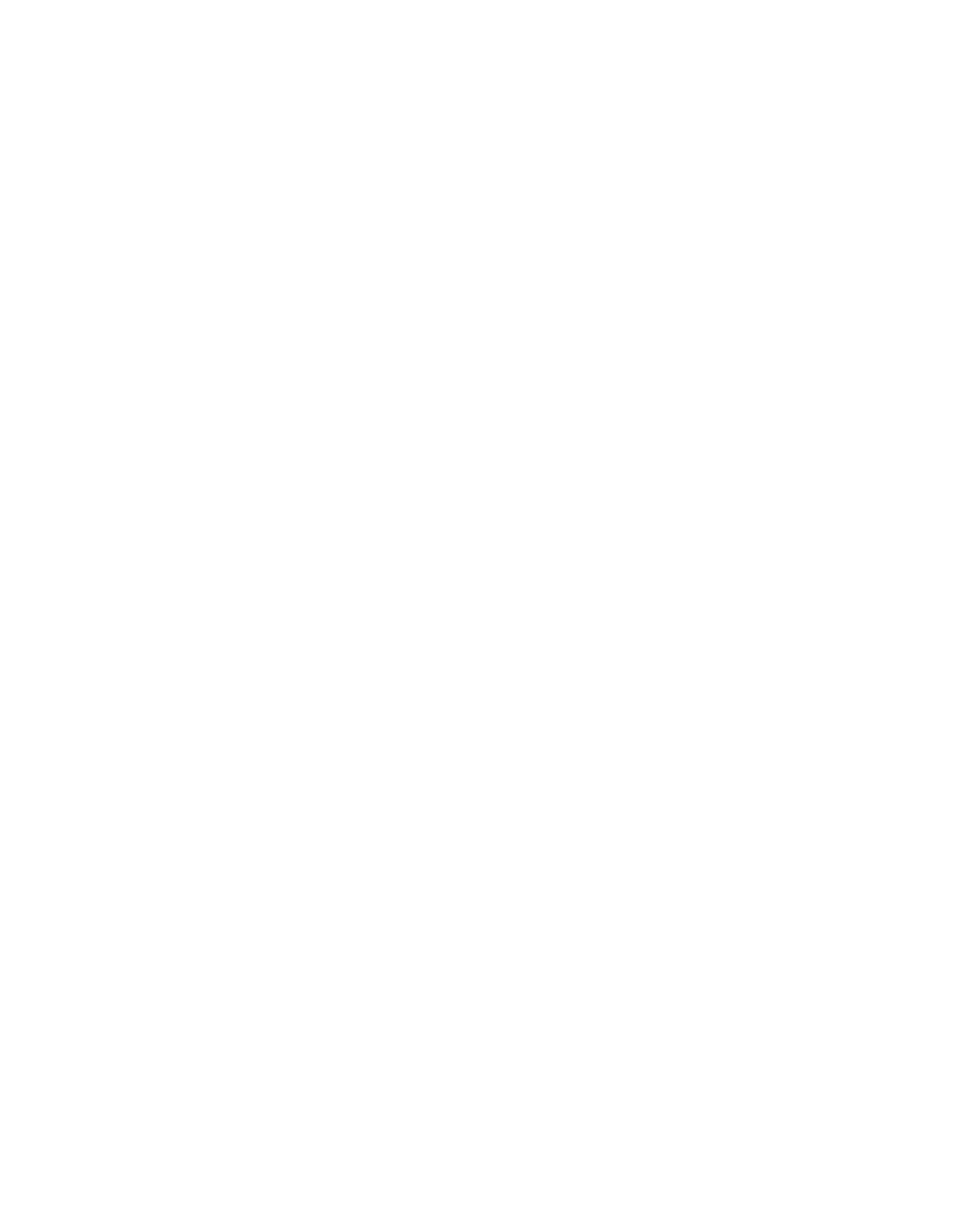# **Table of Contents**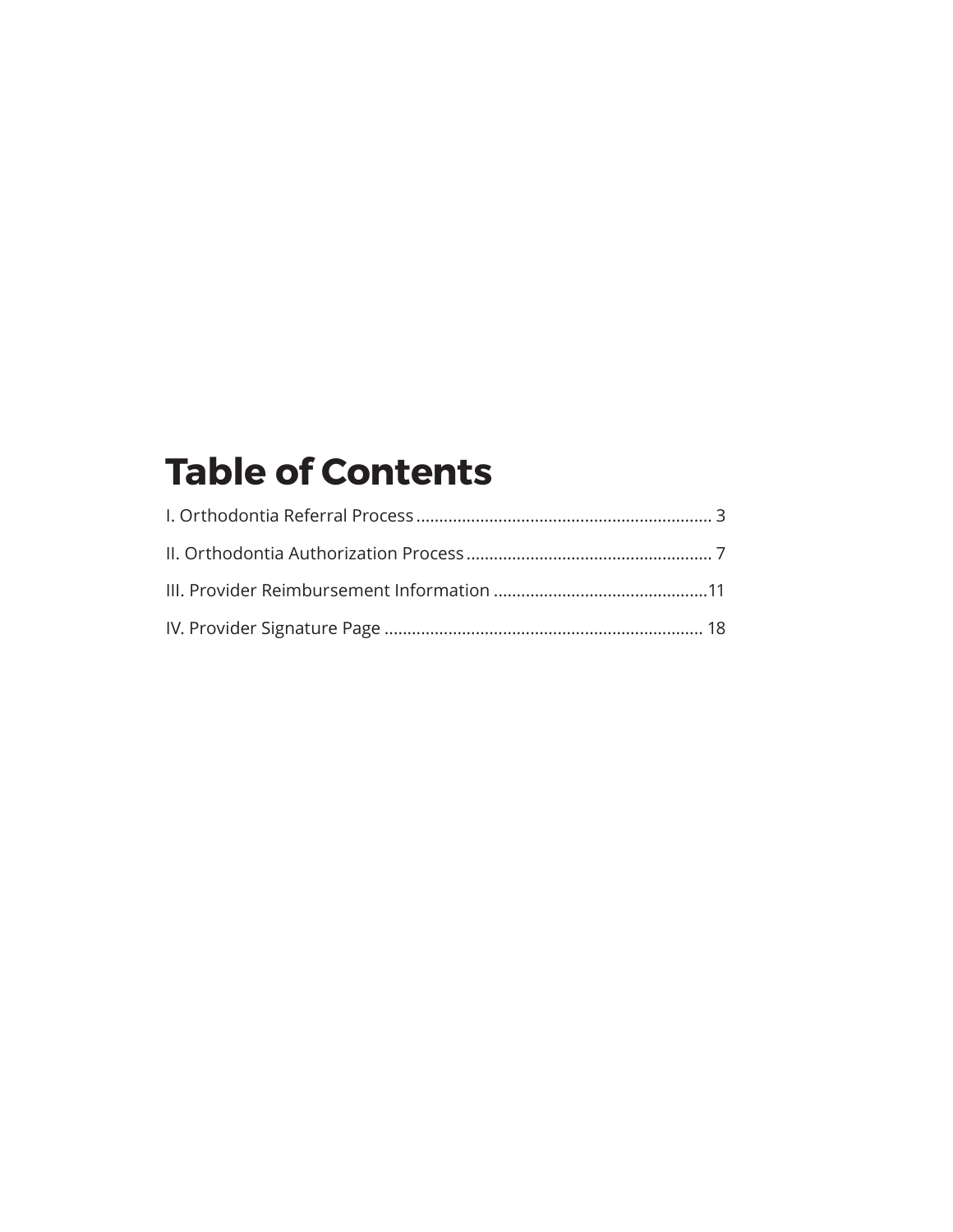# <span id="page-3-0"></span>**I. Orthodontia Referral Process**

The Children and Youth with Special Health Care Needs Program (CYSHCN) within the South Carolina Department of Health and Environmental Control sponsors orthodontic treatment for children who have significant craniofacial and/or oral/dental defects. This is one of the many medical services provided to South Carolina's children through the CYSHCN Program. For additional details regarding the full range of services offered, please refer to the agency's website ([https://www.scdhec.gov/health/child-teen-health/services](https://www.scdhec.gov/health/child-teen-health/services-children-special-health-care-needs)[children-special-health-care-needs](https://www.scdhec.gov/health/child-teen-health/services-children-special-health-care-needs)).

There are specific eligibility criteria for families seeking orthodontic services for children. The child must be 1) a South Carolina resident and United States citizen; or a South Carolina resident lawfully admitted to the United States, 2) below the age of 16 and a Medicaid recipient or 3) below the age of 16 with a family income below 250 percent of the federal poverty guideline standard (e.g. a family of four income for 2019 must be less than \$64,375 per year), and 4) must meet the eligibility criteria as specified in either "A" or "B" below:

A. Have a medically documented craniofacial anomaly that affects skeletal and functional development, such as: cleft lip and/or palate, Pierre Robin Sequence, Hemifacial or Craniofacial Microsomia, Crouzon Syndrome, Apert Syndrome, Treacher-Collins syndrome, or condylar aplasia, etc.

#### *OR*

B. Have a severe functional impairment. This may include moderate to severe mandibular excess or deficiency, or maxillary excess or deficiency, which contributes to an anterior-posterior, vertical, or transverse discrepancy that contributes to a skeletal malocclusion.

Children and families referred for orthodontic services must understand that orthodontic treatment is usually a multi-year commitment, requires immaculate dental hygiene, requires keeping monthly orthodontic appointments, and also requires keeping dental appointments at six-month intervals.

The referring provider should understand basic orthodontic terminology; recognize the difference between "normal" and "abnormal" occlusions; estimate the client's eligibility; recognize attitudes and behaviors that may contraindicate orthodontic treatment; and for those children in group "B" above the following steps are also needed:

• Estimate the degree of abnormality measured in millimeters and document findings on the referral form when appropriate candidates are identified (see Orthodontic Referral From (DHEC 0762)). For group "B", the CYSHCN Program orthodontic index sets 35 points as the minimum necessary to be considered for orthodontic treatment by the program.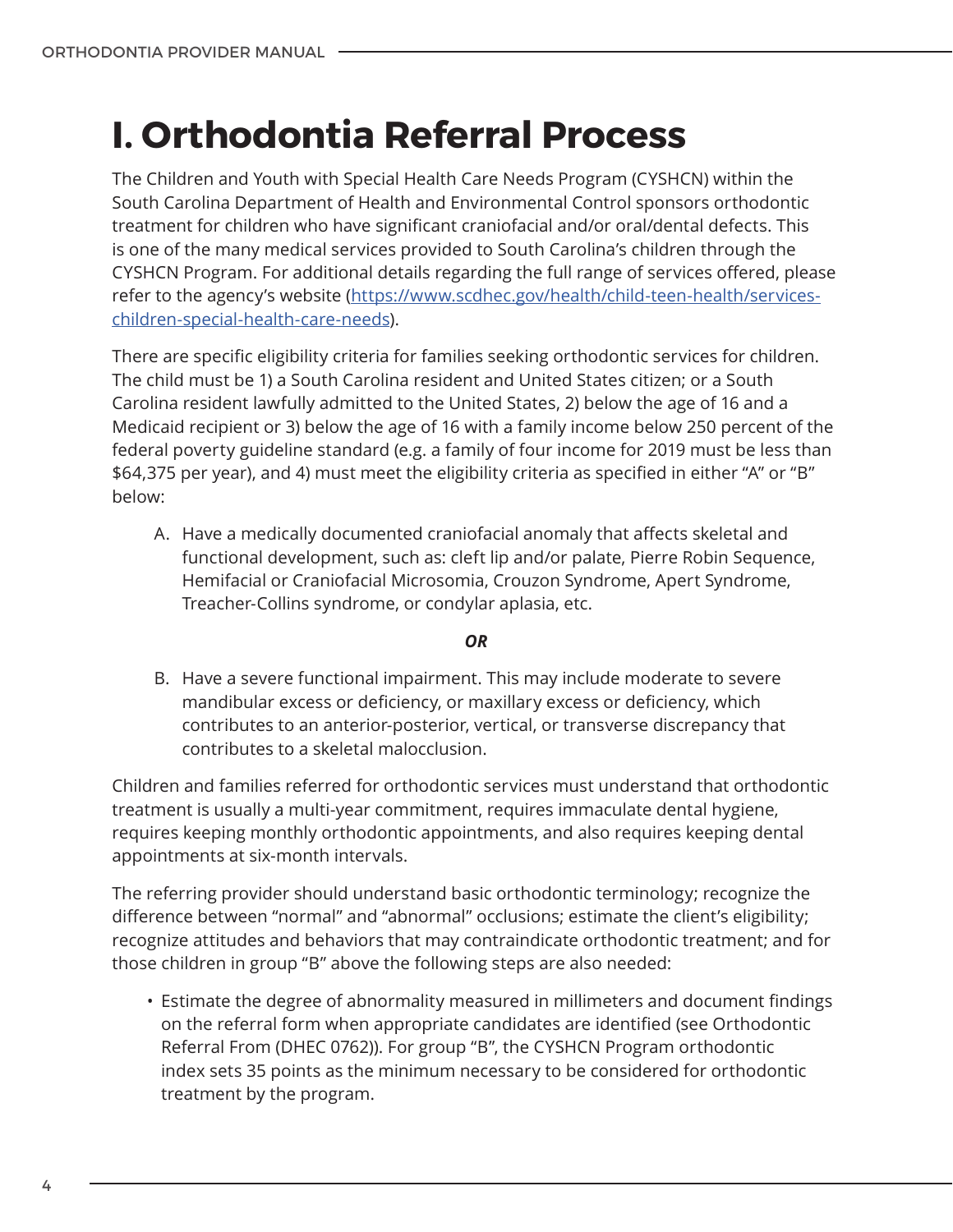- Include *high quality facial and intra-oral photographs* with every referral. Facial photographs should include full frontal views in repose and smile, plus profile view in repose. Intraoral photographs should include frontal, right and left buccal segments in occlusion, along with maxillary and mandibular occlusal views.
- A panorex and cephalogram with scale are also required for evaluation of a client.
- An Orthodontic Program Plan of Care ([DHEC 0911\)](http://www.scdhec.gov/sites/default/files/Library/D-0911.pdf) is required with each referral for consideration.

Some unusual situations may exist when a child does not meet the 35-point minimum, yet their condition represents a very serious problem. In cases requiring special consideration for unique circumstances, the referring orthodontist should document the circumstances in the "Other Comments" section of the Orthodontic Referral form and send with the above-mentioned items.

The orthodontic screening is not a diagnostic examination and does not take the place of a complete orthodontic evaluation. A screening identifies children with occlusal and/ or skeletal abnormalities. It is a visual inspection aided by an orthodontic ruler or gauge. Based on the results of the screening, children may be referred to the CYSHCN Program for final program eligibility determination. Measurements should be recorded on the CYSHCN Orthodontic Referral Form ([DHEC 0762](http://www.scdhec.gov/sites/default/files/Library/D-0762.pdf)).

Providers should mail the completed referral form, photographs, and plan of care to their nearest regional health department (listed below) for the parent to complete a CYSHCN application.

### **Regional CYSHCN Health Departments:**

#### *Upstate:*

200 University Ridge Greenville, SC 29601

#### *Midlands:*

2000 Hampton Street Columbia, SC 29204

#### *PeeDee:*

145 Cheves Street Florence, SC 29506 OR

1930 Industrial Park Road Conway, SC 29526

#### *Lowcountry:*

1 South Park Circle, Suite 101 Charleston, SC 29407 OR

1550 Carolina Avenue Orangeburg, SC 29115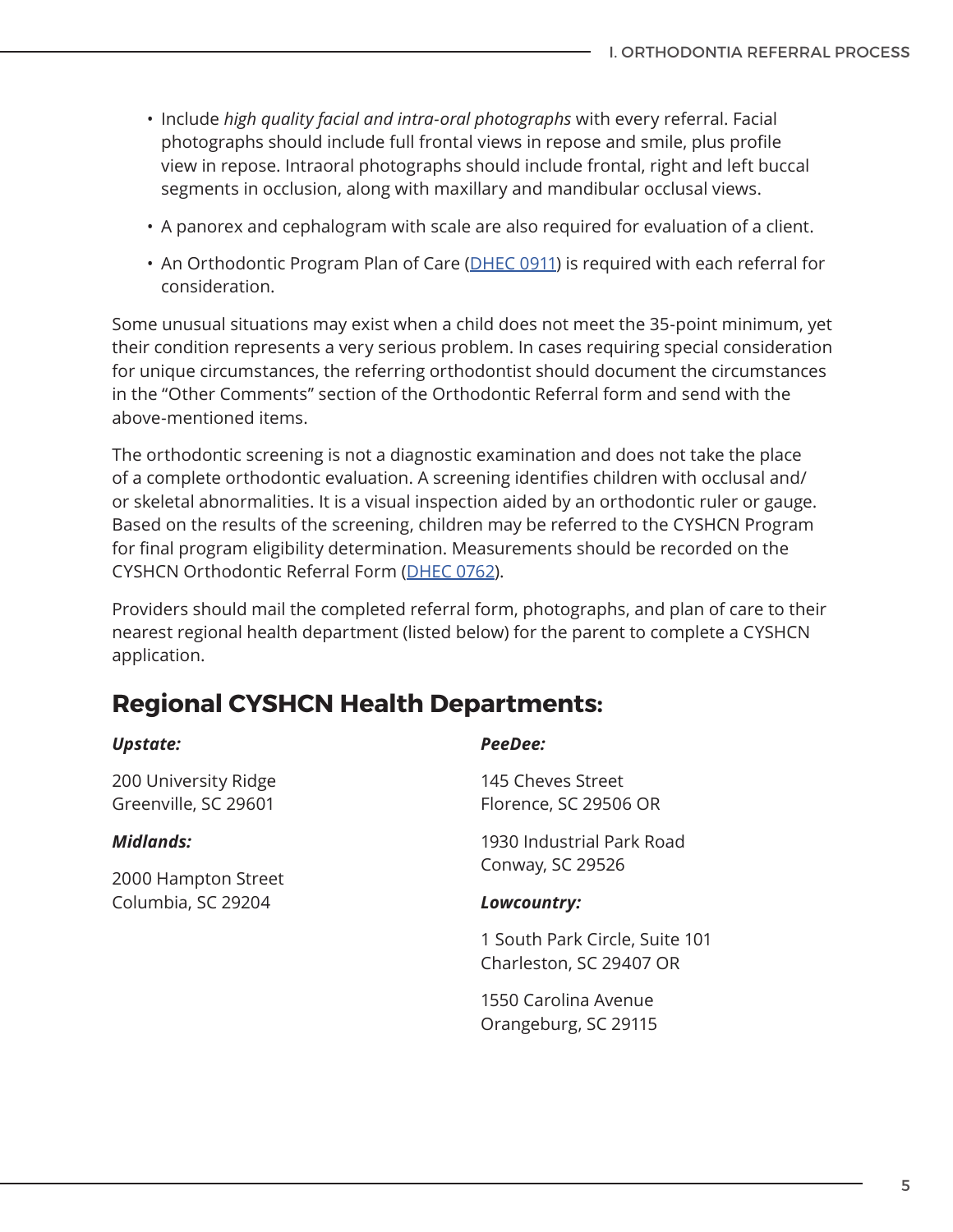|                                                                                                                            |                                                                                                                        |                                                |                                                                                       | <b>CYSHCN ORTHODONTIC SERVICES REQUEST FORM</b>                                                                                                                                                                               |        |                                                        |
|----------------------------------------------------------------------------------------------------------------------------|------------------------------------------------------------------------------------------------------------------------|------------------------------------------------|---------------------------------------------------------------------------------------|-------------------------------------------------------------------------------------------------------------------------------------------------------------------------------------------------------------------------------|--------|--------------------------------------------------------|
| <b>ORTHODONTIST</b>                                                                                                        | Name                                                                                                                   |                                                |                                                                                       | the control of the control of the control of the control of the control of the control of the control of the control of the control of the control of the control of the control of the control of the control of the control |        |                                                        |
|                                                                                                                            | Mailing Address                                                                                                        |                                                |                                                                                       |                                                                                                                                                                                                                               |        |                                                        |
| <b>APPLICANT</b>                                                                                                           |                                                                                                                        |                                                |                                                                                       | Last Name <b>Date of Birth</b> Date of Birth <b>Contract Contract On the Contract Of Birth</b> Date of Birth                                                                                                                  |        |                                                        |
|                                                                                                                            |                                                                                                                        |                                                |                                                                                       | Parent/Guardian Name <b>Example 2018</b>                                                                                                                                                                                      |        |                                                        |
|                                                                                                                            | <b>Mailing Address</b>                                                                                                 |                                                |                                                                                       |                                                                                                                                                                                                                               |        |                                                        |
|                                                                                                                            | Daytime Phone                                                                                                          |                                                |                                                                                       |                                                                                                                                                                                                                               |        |                                                        |
| 1 <sup>1</sup>                                                                                                             | Class II OVERJET in millimeters (positive numbers only),<br>measured from facial lower incisor to facial upper incisor |                                                |                                                                                       | <b>SCREENING QUESTIONS</b> To be completed by licensed orthodontist. Record all measurements in order with teeth in centric position. Round to nearest millimeter.                                                            |        | Minimum qualifying<br>screening score is 35<br>points. |
| 2.                                                                                                                         | OVERBITE in millimeters (positive numbers only).<br>measured from upper incisal edge to lower incisal edge             |                                                |                                                                                       |                                                                                                                                                                                                                               |        | Exceptions made for<br>children with                   |
| 3.                                                                                                                         | Class III REVERSE or NEGATIVE OVERJET in millimeters<br>measured from facial upper incisor to facial lower incisor     |                                                |                                                                                       | $mm \times 5 =$                                                                                                                                                                                                               |        | medically<br>documented cranio-                        |
| 4.                                                                                                                         | ANTERIOR OPEN BITE in millimeters<br>measured from incisal edge to incisal edge                                        |                                                |                                                                                       | $mm x4 =$                                                                                                                                                                                                                     |        | facial anomalies<br>including:                         |
| 5.                                                                                                                         | Number of radiographically documented IMPACTED TEETH                                                                   |                                                | excluding 3 <sup>rd</sup> molars, crowded and/or blocked out teeth (PANOREX required) | teeth $\times$ 5 =                                                                                                                                                                                                            |        | · Cleft lip or palate;<br>· Pierre-Robin               |
|                                                                                                                            |                                                                                                                        |                                                |                                                                                       |                                                                                                                                                                                                                               |        | sequence;                                              |
| 6a. Number of arches with MODERATE CROWDING (<6 millimeters)<br>6b. Number of arches with SEVERE CROWDING (>6 millimeters) | $arches x 2 =$<br>$arches \times 4 =$                                                                                  | · Hemifacial or<br>craniofacial<br>microsomia; |                                                                                       |                                                                                                                                                                                                                               |        |                                                        |
|                                                                                                                            | 7a. Number of upper permanent teeth in ANTERIOR CROSS BITE                                                             |                                                |                                                                                       |                                                                                                                                                                                                                               |        | Crouzon, Apert, or<br>Treacher-Collins                 |
|                                                                                                                            | 7b. Number of upper permanent teeth in POSTERIOR CROSS BITE                                                            |                                                |                                                                                       |                                                                                                                                                                                                                               |        | syndrome; and<br>• Condylar aplasia.                   |
| 8.                                                                                                                         | Number of habits affecting arch development (describe below)                                                           |                                                |                                                                                       |                                                                                                                                                                                                                               | $X2 =$ |                                                        |
|                                                                                                                            |                                                                                                                        |                                                |                                                                                       | TOTAL SCORE <b>STATE</b>                                                                                                                                                                                                      |        |                                                        |
| <b>DENTITION</b>                                                                                                           | $\Box$ Transitional                                                                                                    | $\Box$ Adolescent                              |                                                                                       |                                                                                                                                                                                                                               |        |                                                        |
|                                                                                                                            | <b>DOCUMENTATION ATTACHED</b>                                                                                          |                                                |                                                                                       | $\Box$ Cephalogram (must be original image with imbedded measurement scale or notation of image scale.)                                                                                                                       |        |                                                        |
|                                                                                                                            | (Photos and cephalogram required)                                                                                      |                                                |                                                                                       | $\Box$ Panorex (required for impacted teeth) $\Box$ Photographs (high quality facial and intra-oral)                                                                                                                          |        |                                                        |
| <b>REQUEST</b>                                                                                                             | Interceptive treatment                                                                                                 |                                                |                                                                                       | Comprehensive treatment                                                                                                                                                                                                       |        |                                                        |
|                                                                                                                            | <b>SCREENING ORTHODONTIST COMMENTS</b>                                                                                 |                                                |                                                                                       |                                                                                                                                                                                                                               |        |                                                        |
|                                                                                                                            |                                                                                                                        |                                                |                                                                                       |                                                                                                                                                                                                                               |        |                                                        |
|                                                                                                                            |                                                                                                                        |                                                |                                                                                       |                                                                                                                                                                                                                               |        |                                                        |
|                                                                                                                            |                                                                                                                        |                                                |                                                                                       |                                                                                                                                                                                                                               |        |                                                        |
|                                                                                                                            | <b>SCREENING ORTHODONTIST SIGNATURE</b>                                                                                |                                                |                                                                                       | RETURN COMPLETED FORM TO REGI ONAL CYSHCN OFFICE OR CALL 803-898-0784 FOR ASSISTA NCE                                                                                                                                         | Date   |                                                        |
|                                                                                                                            |                                                                                                                        |                                                |                                                                                       |                                                                                                                                                                                                                               |        |                                                        |
| <b>DHEC USE ONLY</b><br>$\Box$                                                                                             | <b>DOES NOT MEET</b> clinical requirements for orthodontic services                                                    |                                                |                                                                                       |                                                                                                                                                                                                                               |        |                                                        |
| ப                                                                                                                          | Approved for <b>INTERCEPTIVE</b> treatment only                                                                        |                                                |                                                                                       |                                                                                                                                                                                                                               |        |                                                        |
|                                                                                                                            | $\Box$ Approved for <b>COMPREHENSIVE</b> treatment only                                                                |                                                |                                                                                       |                                                                                                                                                                                                                               |        |                                                        |
| <b>COMMENTS</b>                                                                                                            |                                                                                                                        |                                                |                                                                                       |                                                                                                                                                                                                                               |        |                                                        |
|                                                                                                                            |                                                                                                                        |                                                |                                                                                       |                                                                                                                                                                                                                               |        |                                                        |
|                                                                                                                            |                                                                                                                        |                                                |                                                                                       |                                                                                                                                                                                                                               |        |                                                        |
|                                                                                                                            |                                                                                                                        |                                                |                                                                                       | <b>CYSHCN Program Office Signature</b>                                                                                                                                                                                        |        | <b>Date</b>                                            |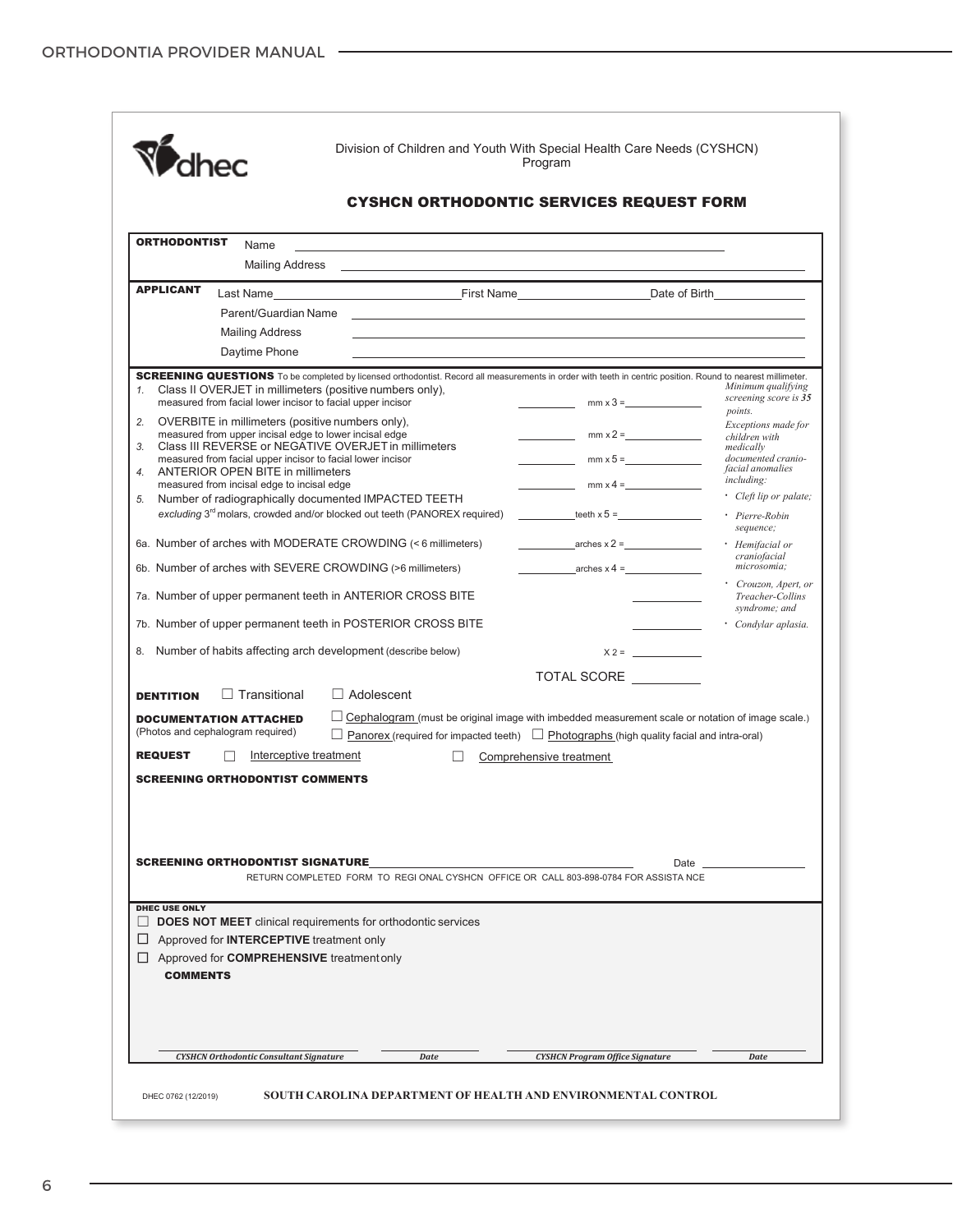|                                                                                                                                                                                                                    |                        | Maternal and Child Health Bureau<br>Division of Children and Youth with Special Health Care Needs                                                        |
|--------------------------------------------------------------------------------------------------------------------------------------------------------------------------------------------------------------------|------------------------|----------------------------------------------------------------------------------------------------------------------------------------------------------|
| Volhec                                                                                                                                                                                                             |                        | <b>ORTHODONTIC PROGRAM PLAN OF CARE</b>                                                                                                                  |
|                                                                                                                                                                                                                    |                        | Initial $ $<br>Revision                                                                                                                                  |
| <b>ORTHODONTIST</b>                                                                                                                                                                                                |                        |                                                                                                                                                          |
|                                                                                                                                                                                                                    |                        |                                                                                                                                                          |
|                                                                                                                                                                                                                    |                        |                                                                                                                                                          |
| <b>ORTHODONTIC TREATMENT</b>                                                                                                                                                                                       |                        | <b>SURGICAL TREATMENT</b>                                                                                                                                |
| Early/ interceptive<br>Treatment of primary or mixed dentition to eliminate underlying cause, correct or                                                                                                           | Months                 | Unable to determine need for surgery at this time. Will submit updated plan<br>of care if surgery is required in conjunction with orthodontic treatment. |
| reduce severity of malocclusion and functional impairment. Limit of 15 months.<br>Provide justification if additional time needed.                                                                                 |                        |                                                                                                                                                          |
|                                                                                                                                                                                                                    |                        | Do not anticipate need for surgery -- satisfactory correction of functional<br>impairment can be achieved through orthodontic treatment alone.           |
| Comprehensive                                                                                                                                                                                                      | Months                 | Surgery required in conjunction with orthodontic treatment. Satisfactory                                                                                 |
| Treatment of transitional, adolescent, or adult dentition to achieve satisfactory<br>correction of malocclusion and functional impairment. Limit of 30 months.<br>Provide justification if additional time needed. |                        | correction of functional impairment cannot be achieved by orthodontic<br>treatment alone.                                                                |
|                                                                                                                                                                                                                    |                        |                                                                                                                                                          |
|                                                                                                                                                                                                                    |                        | Additional information, special considerations or concerns (especially those that may require DHEC follow up to assure successful treatment).            |
| Routine general dental care during orthodontic treatment. (DHEC will monitor as needed to help assure compliance.)<br>Dental cleaning every<br>_months                                                             |                        |                                                                                                                                                          |
|                                                                                                                                                                                                                    | Orthodontist Signature | Date Completed                                                                                                                                           |
| Regional CYSHCN office address                                                                                                                                                                                     |                        | ID#<br>DOB                                                                                                                                               |
|                                                                                                                                                                                                                    |                        | <b>Patient Name</b>                                                                                                                                      |
|                                                                                                                                                                                                                    |                        | <b>Patient Address</b>                                                                                                                                   |
|                                                                                                                                                                                                                    |                        |                                                                                                                                                          |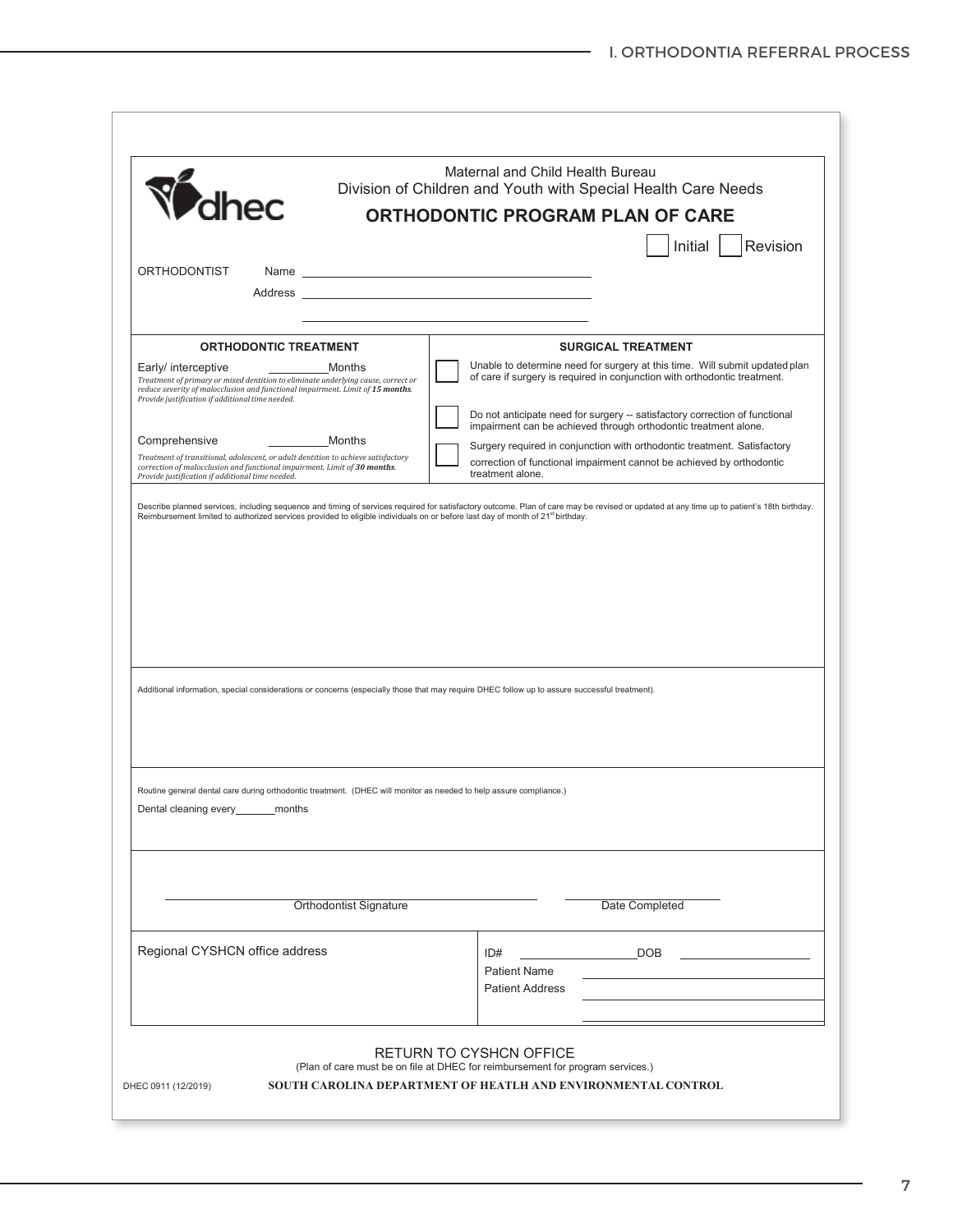# <span id="page-7-0"></span>**II. Orthodontia Authorization Process**

The Children and Youth with Special Health Care Needs Program (CYSHCN) issues authorizations for children who are approved through the orthodontia program.

The authorization process is as follows:

CYSHCN will send the provider an authorization for Early/Interceptive or Comprehensive treatment once approved. **This is called the Initial Treatment Visit. This authorization must be returned with the initial date of service documented prior to any reimbursement and to initiate subsequent authorizations for periodic visits.** 

For ongoing orthodontic Services:

- 1. When the initial services are completed, the orthodontist must document the date of service (this is the date when the braces are put on) for the initial authorization. The authorization must be signed, dated, and submitted to SC DHEC as soon as possible, and no later than six months after.
- 2. The Orthodontic Plan of Care must be on file prior to the initiation of periodic office visits.
- 3. CYSHCN will send 1 periodic visit authorizations for interceptive treatment at midpoint of treatment as designated on the plan of care, and at one-third and two-thirds of treatment for comprehensive as designated on the plan of care. For example, a periodic visit authorization will be submitted at month eight for a client with a plan of care of 15 months for interceptive treatment. A periodic office visit authorization will be submitted on months 10 and 20 for a client in comprehensive treatment with a 30 month plan of care. One date of service should be entered on each authorization, and this date of service will be the last date of service the client was seen in the office for a visit or adjustment.
- 4. Any extension of treatment, including periodic visits or change in plan of care, must be requested and approved by CYSHCN.
- 5. Retention services will be issued as a separate authorization.
- 6. Replacement retainers can be authorized up to one year following retention permitting the client remains eligible and will also be issued as a separate authorization for services.
- 7. **All authorizations must be signed and dated on or after the date of service.**

The next few pages review the Authorization (DHEC 0727) in more detail.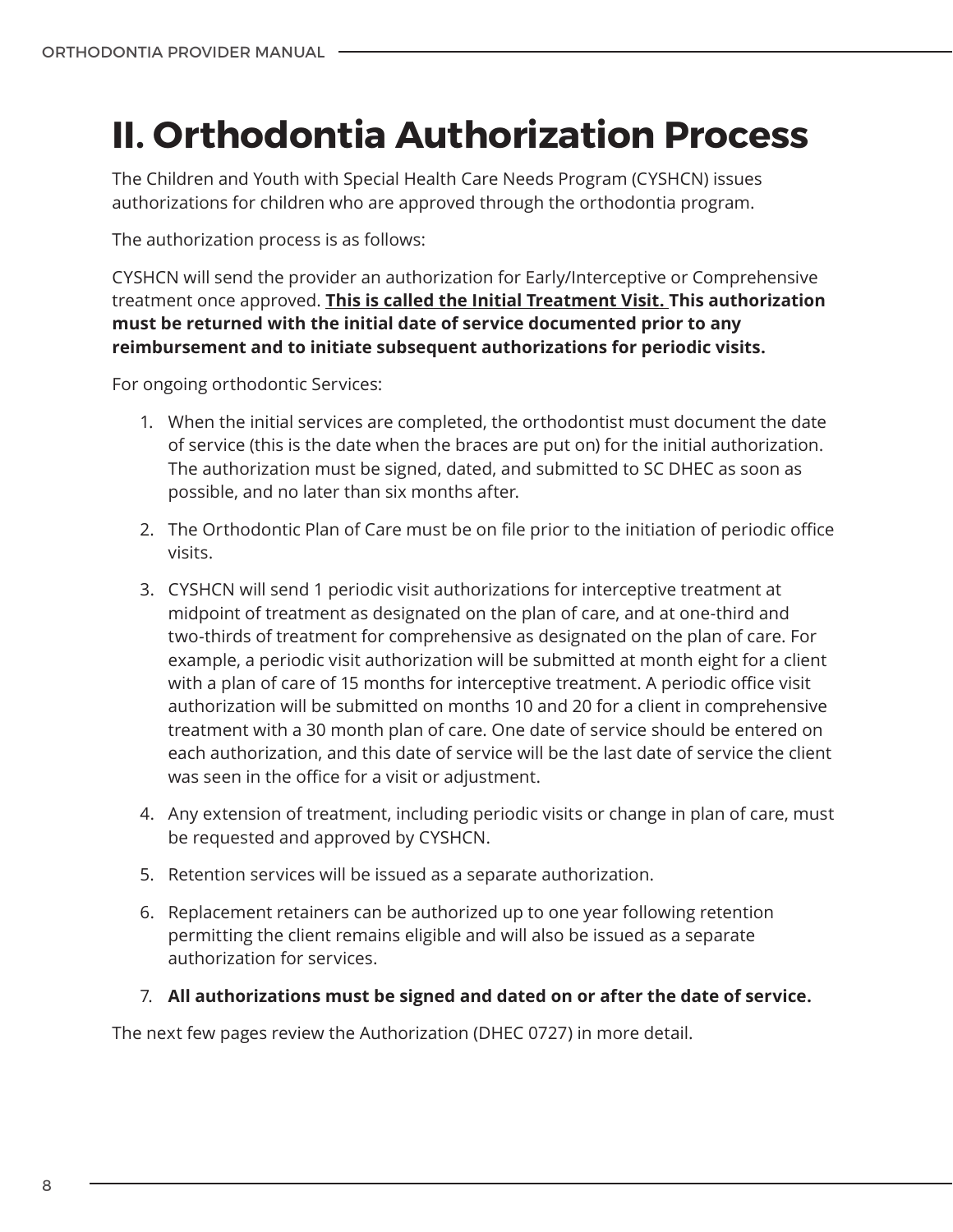### Below is a copy of the authorization form, DHEC 0727:

| dhec<br>available at http://www.dhec.sc.gov/Health/ChildTeenHealth/ServicesforChildrenwithSpecialHealthCareNeeds/.                                                                                                                                                                                                                                                               | <b>AUTHORIZATION</b>                                                  | The person named below has been determined eligible for receipt of specified services, supplies, equipment or medications<br>for DHEC reimbursement. Important additional information below. Complete statement of applicable terms and conditions |
|----------------------------------------------------------------------------------------------------------------------------------------------------------------------------------------------------------------------------------------------------------------------------------------------------------------------------------------------------------------------------------|-----------------------------------------------------------------------|----------------------------------------------------------------------------------------------------------------------------------------------------------------------------------------------------------------------------------------------------|
| <b>AUTHORIZED RECIPIENT</b>                                                                                                                                                                                                                                                                                                                                                      | AUTHORIZATION # 89392                                                 |                                                                                                                                                                                                                                                    |
| Last Name<br><b>DUCK</b><br><b>First Name</b><br><b>DONALD</b>                                                                                                                                                                                                                                                                                                                   | <b>VALID DATES</b>                                                    | 2/20/2019 To 3/22/2019                                                                                                                                                                                                                             |
| Date of Birth<br>6/24/2016<br>MCI#<br>5550686217                                                                                                                                                                                                                                                                                                                                 |                                                                       | Date(s) of service on invoice must fall within valid period for DHEC reimbursement.<br>Contact issuing DHEC office if service not completed before authorization expires.                                                                          |
| Diagnosis<br>M26.4 : MALOCCLUSION, UNSPECIFIED                                                                                                                                                                                                                                                                                                                                   | <b>CYSHCN Service</b>                                                 | ORTHODONTIC                                                                                                                                                                                                                                        |
|                                                                                                                                                                                                                                                                                                                                                                                  | <b>Authorization Date</b>                                             | 2/20/2019                                                                                                                                                                                                                                          |
|                                                                                                                                                                                                                                                                                                                                                                                  | Authorizing Official Name                                             | ANNA BLEASDALE                                                                                                                                                                                                                                     |
|                                                                                                                                                                                                                                                                                                                                                                                  | Authorizing Official Signature:                                       | Anna Bleasdale, RN                                                                                                                                                                                                                                 |
|                                                                                                                                                                                                                                                                                                                                                                                  | Form Completed By                                                     | BLEASDAE 2/20/2019 12:17:09 PM                                                                                                                                                                                                                     |
| AUTHORIZED SERVICES Additional approval required if cost for single item or prescription is \$2500 or more.Contact issuing DHEC office before purchasing or dispensing.                                                                                                                                                                                                          |                                                                       |                                                                                                                                                                                                                                                    |
| CODE<br>Modifier<br>Description                                                                                                                                                                                                                                                                                                                                                  |                                                                       | Comments<br>Units                                                                                                                                                                                                                                  |
| PERIODIC ORTHODONTC TX VISIT<br>D8670                                                                                                                                                                                                                                                                                                                                            |                                                                       | 3                                                                                                                                                                                                                                                  |
| Date Rendered*<br>Invoice Service(s)                                                                                                                                                                                                                                                                                                                                             | <b>Patient Update</b>                                                 |                                                                                                                                                                                                                                                    |
| Initial Treatment Visit                                                                                                                                                                                                                                                                                                                                                          | Is treatment proceeding on schedule?                                  |                                                                                                                                                                                                                                                    |
| Harmful Habit Appliance<br>_________                                                                                                                                                                                                                                                                                                                                             | □No                                                                   | $\square$ Yes                                                                                                                                                                                                                                      |
| Periodic Office Visit                                                                                                                                                                                                                                                                                                                                                            | Is patient maintaining adequate oral hygiene?                         |                                                                                                                                                                                                                                                    |
| Periodic Office Visit                                                                                                                                                                                                                                                                                                                                                            | □ No                                                                  | $\Box$ Yes                                                                                                                                                                                                                                         |
| Periodic Office Visit                                                                                                                                                                                                                                                                                                                                                            | DHEC follow up required to improve compliance?                        |                                                                                                                                                                                                                                                    |
| Orthodontic Retention                                                                                                                                                                                                                                                                                                                                                            | □ No                                                                  | $\Box$ Yes                                                                                                                                                                                                                                         |
| Retainer replacement                                                                                                                                                                                                                                                                                                                                                             | Other information or concerns about treatment?                        |                                                                                                                                                                                                                                                    |
| *Enter date of service within valid dates on this authorization.                                                                                                                                                                                                                                                                                                                 | Provide explanation for any "YES" response here or attach separately. |                                                                                                                                                                                                                                                    |
| AUTHORIZED PROVIDER (Person or entity that will deliver the service)                                                                                                                                                                                                                                                                                                             | <b>ISSUING DHEC OFFICE</b>                                            |                                                                                                                                                                                                                                                    |
| Name<br><b>PHYSICIAN</b>                                                                                                                                                                                                                                                                                                                                                         |                                                                       | CYSHCN OFFICE-ANNA BLEASDALE                                                                                                                                                                                                                       |
| Address<br>0000000000000000000000                                                                                                                                                                                                                                                                                                                                                | SCDHEC - Mills/Jarrett Building                                       |                                                                                                                                                                                                                                                    |
|                                                                                                                                                                                                                                                                                                                                                                                  | 2100 BULL ST                                                          |                                                                                                                                                                                                                                                    |
| City, State Zip 0000000000000000000000                                                                                                                                                                                                                                                                                                                                           | <b>COLUMBIA</b>                                                       | 29201<br><b>SC</b>                                                                                                                                                                                                                                 |
| Phone<br>$(000)000 - 0000$                                                                                                                                                                                                                                                                                                                                                       | (803) 898-0784                                                        |                                                                                                                                                                                                                                                    |
| PAYEE / VENDOR INFORMATION (for authorized provider)                                                                                                                                                                                                                                                                                                                             |                                                                       |                                                                                                                                                                                                                                                    |
| Vendor Number 7000198181                                                                                                                                                                                                                                                                                                                                                         |                                                                       |                                                                                                                                                                                                                                                    |
| Vendor Name<br>AZ BOOKS LLC                                                                                                                                                                                                                                                                                                                                                      |                                                                       |                                                                                                                                                                                                                                                    |
| Vendor Address 245 8TH AVENUE #180                                                                                                                                                                                                                                                                                                                                               |                                                                       |                                                                                                                                                                                                                                                    |
| 10011<br>NEW YORK NY                                                                                                                                                                                                                                                                                                                                                             |                                                                       |                                                                                                                                                                                                                                                    |
| Provider (or designee) signature below confirms that information contained in this request for payment, invoice, CMS1450 or CMS1500 is true,<br>accurate, and complete; and that authorized services were provided in accordance with applicable laws, regulations, professional practice<br>standards, and/or DHEC guidance. Provider agrees to the following where applicable: |                                                                       |                                                                                                                                                                                                                                                    |
| Accept DHEC payment as payment in full (fee schedules and reimbursement rate information available at website listed above).                                                                                                                                                                                                                                                     |                                                                       |                                                                                                                                                                                                                                                    |
| Bill Medicaid, private insurance or other third party sources of payment before billing DHEC, accept reimbursement limited to the amount<br>ï.                                                                                                                                                                                                                                   |                                                                       |                                                                                                                                                                                                                                                    |
| remaining after payment by third parties, and refund DHEC if third party payment is received after DHEC reimbursement.                                                                                                                                                                                                                                                           |                                                                       |                                                                                                                                                                                                                                                    |
| Seek additional approval from issuing office if cost of a single item or prescription is \$2,500 or more.<br>ï.<br>Submit request for reimbursement as soon as possible, and no later than 6 months, after completion of authorized service to assure DHEC<br>ï.                                                                                                                 |                                                                       |                                                                                                                                                                                                                                                    |
| payment. If request for reimbursement not received within 12 months after completion of services, payment may not be guaranteed.                                                                                                                                                                                                                                                 |                                                                       |                                                                                                                                                                                                                                                    |
| Comply with applicable DHEC contractual terms and conditions posted on DHEC website (address above), and available from the issuing<br>ï.<br>DHEC office, or by contacting the CYSHCN Program office at 803-898-0784 or 803-898-0613 (fax).                                                                                                                                      |                                                                       |                                                                                                                                                                                                                                                    |
| PROVIDER SIGNATURE                                                                                                                                                                                                                                                                                                                                                               | _ Date_                                                               |                                                                                                                                                                                                                                                    |
| SIGN, ATTACH INVOICE (and INSURANCE EOB if applicable), and RETURN TO ISSUING DHEC OFFICE                                                                                                                                                                                                                                                                                        |                                                                       |                                                                                                                                                                                                                                                    |
|                                                                                                                                                                                                                                                                                                                                                                                  |                                                                       |                                                                                                                                                                                                                                                    |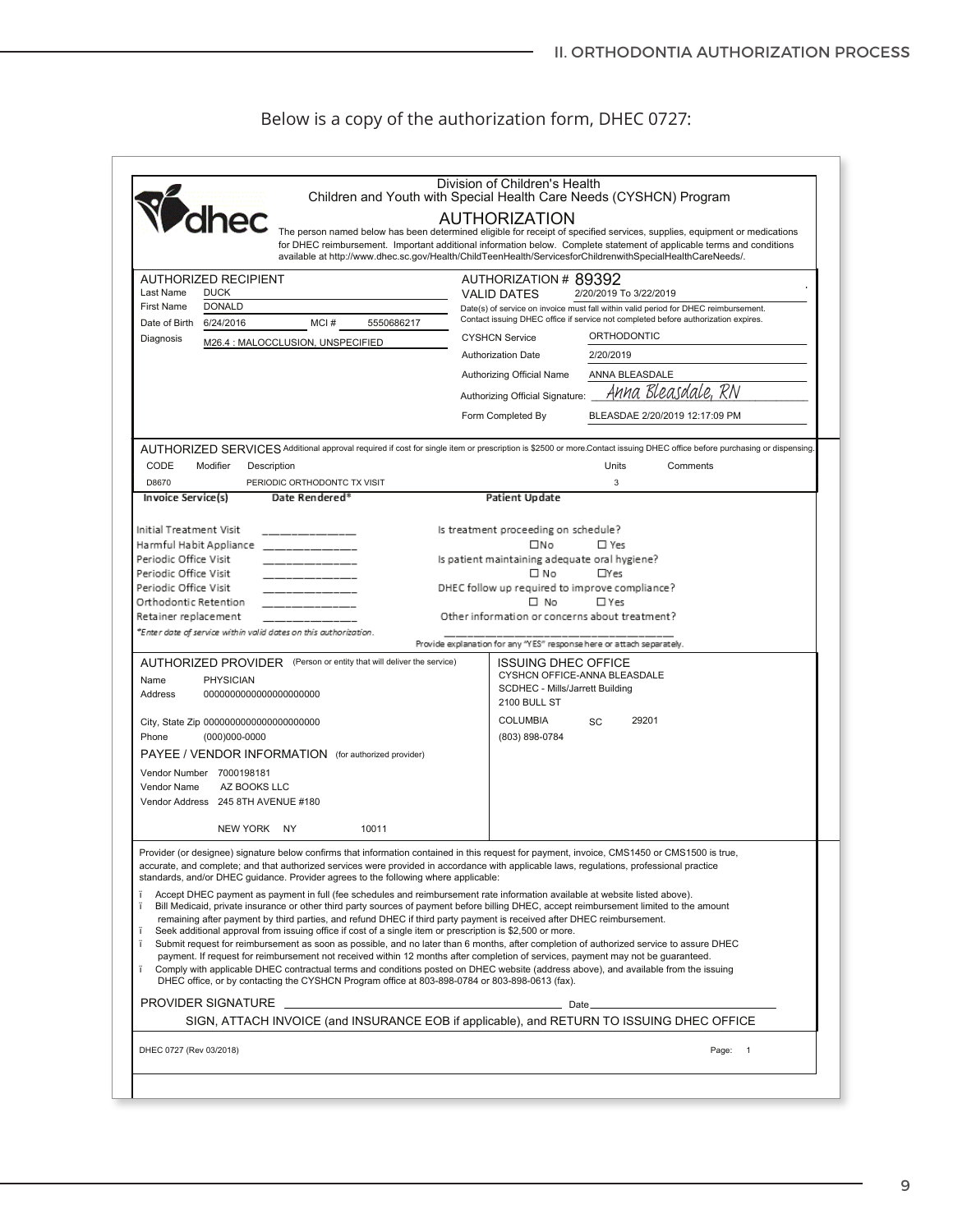Please note: each auth will be assigned to a specific patient. You will see the client's name, date of birth, and Medicaid ID in the top left-hand corner of the authorization, as  $\sim$ demonstrated below  $\mathbf{0}$ : The dissipation of a special patient. To a will see the care  $T$  person named below has been determined services, supplies, supplies, supplies, supplies, equipment or medications  $T$ 

| AUTHORIZED RECIPIENT                           |                                 |  | AUTHORIZATION # 89392                                                               |                                                                                    |
|------------------------------------------------|---------------------------------|--|-------------------------------------------------------------------------------------|------------------------------------------------------------------------------------|
| Last Name                                      | <b>DUCK</b>                     |  | <b>VALID DATES</b>                                                                  | 2/20/2019 To 3/22/2019                                                             |
| <b>First Name</b>                              | <b>DONALD</b>                   |  | Date(s) of service on invoice must fall within valid period for DHEC reimbursement. |                                                                                    |
| Date of Birth                                  | 6/24/2016<br>MCI#<br>5550686217 |  |                                                                                     | Contact issuing DHEC office if service not completed before authorization expires. |
| Diagnosis<br>M26.4 : MALOCCLUSION, UNSPECIFIED |                                 |  | <b>CYSHCN Service</b>                                                               | <b>ORTHODONTIC</b>                                                                 |
|                                                |                                 |  | <b>Authorization Date</b>                                                           | 2/20/2019                                                                          |
|                                                |                                 |  | Authorizing Official Name                                                           | ANNA BLEASDALE                                                                     |
|                                                |                                 |  | Authorizing Official Signature:                                                     | Anna Bleasdale, RN                                                                 |
|                                                |                                 |  | Form Completed By                                                                   | BLEASDAE 2/20/2019 12:17:09 PM                                                     |
|                                                |                                 |  |                                                                                     |                                                                                    |

The top right-hand corner illustrates the authorization number, followed by the valid dates of service below  $\bullet$ . Each date of service submitted for payment MUST fall within the valid dates of service, or the authorization is null and void.

| AUTHORIZED SERVICES Additional approval required if cost for single item or prescription is \$2500 or more.Contact issuing DHEC office before purchasing or dispensing. |          |                              |       |          |  |  |  |
|-------------------------------------------------------------------------------------------------------------------------------------------------------------------------|----------|------------------------------|-------|----------|--|--|--|
| CODE                                                                                                                                                                    | Modifier | Description                  | Units | Comments |  |  |  |
| D8670                                                                                                                                                                   |          | PERIODIC ORTHODONTC TX VISIT |       |          |  |  |  |
|                                                                                                                                                                         |          |                              |       |          |  |  |  |

The above portion provides clarification for the services authorized. In this instance, code D8670 is authorized as periodic orthodontic visits. Units represents the number of visits authorized, in this case, 3  $\bullet$ . For the initial visit and retention, 1 visit will be authorized. For replacement retainers, the authorization will be for 1 or 2 units, depending on whether an upper or lower replacement retainer is needed, or both. he above portion provides clarification for the services authorized. In 8670 is authorized as periodic orthodontic visits. Units represents the number of visits <sup>7</sup>اء . . - 1 (for authorized provider) ipper or lower replacement retainer is needed, or both. Last Name DUCK 2/20/2019 To 3/22/2019 VALID DATES He above portion provides clarification for the services authorized. In this instance, code

Below is the most important aspect of the authorization. The dates of service will be written in this section, and any non-compliance should be reported in a timely manner. One date of service will be written on each individual line. The date of service is defined as the date the client is seen in the office for the provision of orthodontic services. he date the client is seen in the office for the provision of orthodontic services standards, and/or DHEC guidance. Provider agrees to the following where applicable: 3 most import Relow is the most important aspect of the authorization. The dates of s  $\alpha$  vritten in this section, and any non-compliance should be reported in a timely manner. THE GALE LITE CHEFTERS SEETT .<br>he most important aspect of the authorization. The dates of service will be: (000)000-0000  $\sum_{i=1}^n$  and  $\sum_{i=1}^n$ The date of Service will be written on each manuada line. e date the client is seen in the onlice for the provision or or thoughtic services.

| Invoice Service(s)                                               | Date Rendered* | <b>Patient Update</b>                                                 |            |  |
|------------------------------------------------------------------|----------------|-----------------------------------------------------------------------|------------|--|
| Initial Treatment Visit                                          |                | Is treatment proceeding on schedule?                                  |            |  |
| Harmful Habit Appliance                                          |                | ΠNο                                                                   | $\Box$ Yes |  |
| Periodic Office Visit                                            |                | Is patient maintaining adequate oral hygiene?                         |            |  |
| Periodic Office Visit                                            |                | ΠN∩                                                                   | $\Box$ Yes |  |
| Periodic Office Visit                                            |                | DHEC follow up required to improve compliance?                        |            |  |
| Orthodontic Retention                                            |                | ⊟ No                                                                  | $\Box$ Yes |  |
| Retainer replacement                                             |                | Other information or concerns about treatment?                        |            |  |
| *Enter date of service within valid dates on this authorization. |                |                                                                       |            |  |
|                                                                  |                | Provide explanation for any "YES" response here or attach separately. |            |  |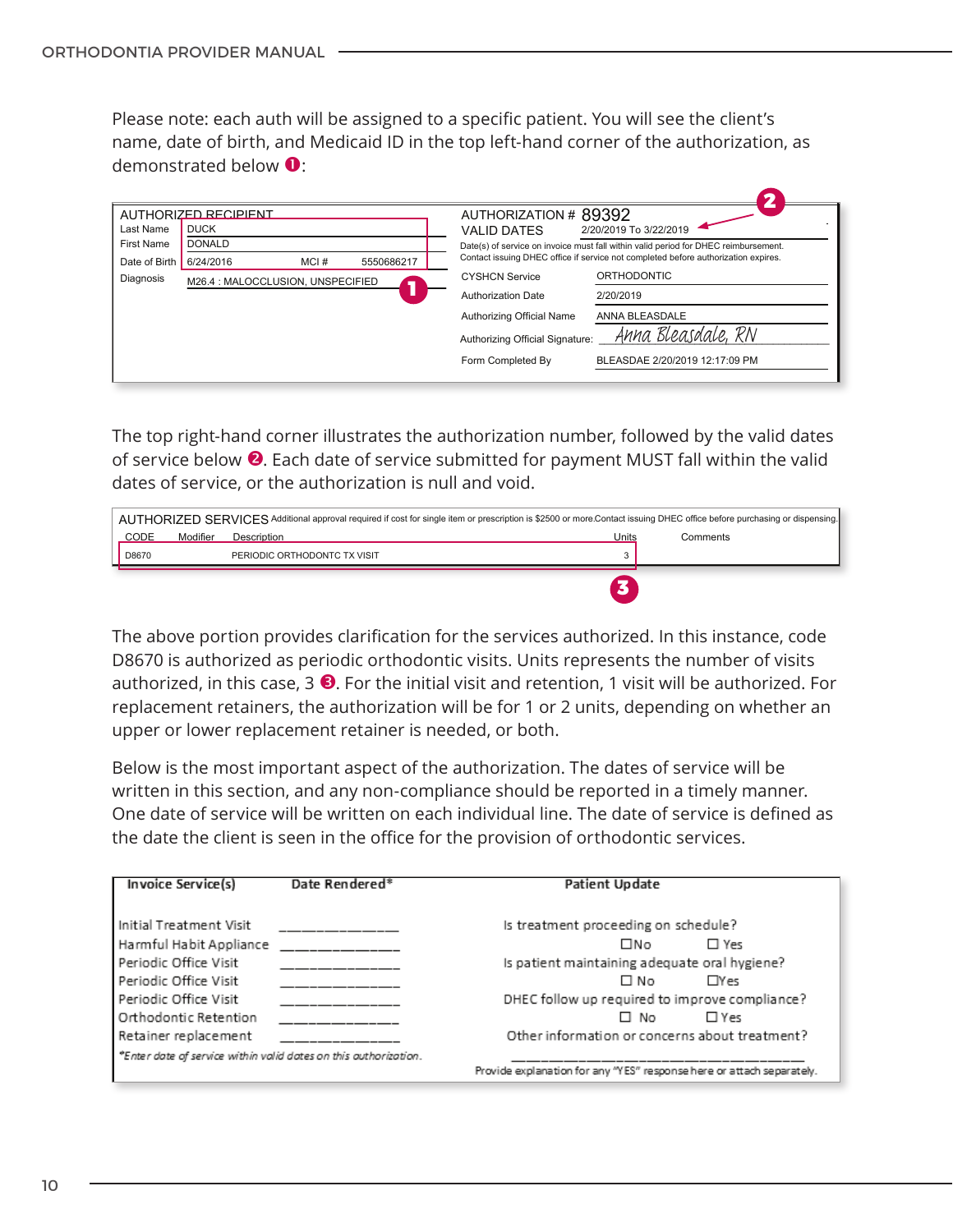**Initial treatment Visit**: This will be the date the braces or appliances were placed. This date of service should only be written on the initial authorization form. CODE Description Units

Harmful Habit Appliance: If a harmful habit appliance is placed, the date the client received services should be entered here.

**Periodic Office Visit**: This visit will encompass monthly maintenance or adjustment visits. Only one date of service can be billed per authorization. For interceptive treatment, this should be billed at treatment midpoint. For comprehensive treatment, this should be billed at one-third and two-thirds of treatment as noted on the plan of care.

**Orthodontic Retention:** This visit is the day the client has their braces removed, and one set of retainers provided. The service or entity that will deliver the service or entity that will deliver the service

**Retainer replacement:** This visit should reflect the date that the client received a second set of retainers. replacement: This visit should reflect the date that

Any non-compliance or concerns should be indicated in the orthodontist notes to the right.

Finally, all authorizations must be signed and dated as an acknowledgement that services were provided, and all information submitted on the authorization form is correct.  $\frac{2}{3}$ Vendor Name  $\sum_{i=1}^n$ 

Provider (or designee) signature below confirms that information contained in this request for payment, invoice, CMS1450 or CMS1500 is true, accurate, and complete; and that authorized services were provided in accordance with applicable laws, regulations, professional practice standards, and/or DHEC guidance. Provider agrees to the following where applicable:

- ï Accept DHEC payment as payment in full (fee schedules and reimbursement rate information available at website listed above).
- ï Bill Medicaid, private insurance or other third party sources of payment before billing DHEC, accept reimbursement limited to the amount
- remaining after payment by third parties, and refund DHEC if third party payment is received after DHEC reimbursement.
- ï Seek additional approval from issuing office if cost of a single item or prescription is \$2,500 or more.
- ï Submit request for reimbursement as soon as possible, and no later than 6 months, after completion of authorized service to assure DHEC payment. If request for reimbursement not received within 12 months after completion of services, payment may not be guaranteed.
- ï Comply with applicable DHEC contractual terms and conditions posted on DHEC website (address above), and available from the issuing DHEC office, or by contacting the CYSHCN Program office at 803-898-0784 or 803-898-0613 (fax).

PROVIDER SIGNATURE Date

SIGN, ATTACH INVOICE (and INSURANCE EOB if applicable), and RETURN TO ISSUING DHEC OFFICE

For clients with private insurance, there is notification on the authorization indicating the need for an Explanation Of Benefits (EOB) prior to any payments being made. This is noted by the placing of an (x) beside private insurance, with instructions included for billing private insurance **4**. Please see below: for DHEC reimbursement. Important additional information below. Complete statement of applicable terms and conditions and conditions and conditions and conditions and conditions and conditions and conditions and condition

| Last Name                                                                                                                                                                                 | AUTHORIZED RECIPIENT<br><b>DUCK</b>          |                                                                                     |                                                                                    |                                 | AUTHORIZATION # 97580<br><b>VALID DATES</b> | 10/29/2019 To 11/28/2019 |
|-------------------------------------------------------------------------------------------------------------------------------------------------------------------------------------------|----------------------------------------------|-------------------------------------------------------------------------------------|------------------------------------------------------------------------------------|---------------------------------|---------------------------------------------|--------------------------|
| <b>DONALD</b><br><b>First Name</b>                                                                                                                                                        |                                              | Date(s) of service on invoice must fall within valid period for DHEC reimbursement. |                                                                                    |                                 |                                             |                          |
| Date of Birth                                                                                                                                                                             | 6/24/2016<br>MCI#<br>5550686217              |                                                                                     | Contact issuing DHEC office if service not completed before authorization expires. |                                 |                                             |                          |
| Diagnosis                                                                                                                                                                                 | M26.4 : MALOCCLUSION, UNSPECIFIED            |                                                                                     |                                                                                    |                                 | <b>CYSHCN Service</b>                       | <b>ORTHODONTIC</b>       |
| Private<br>X                                                                                                                                                                              | If this box is checked: (1) Request for DHEC |                                                                                     |                                                                                    |                                 | <b>Authorization Date</b>                   | 10/29/2019               |
| Insurance<br>reimbursement MUST include documentation of<br>amount paid by insurance, denial, or EOB. (2)<br>4<br>Reimbursement for medications limited to<br>prescription co-pay amount. |                                              |                                                                                     | Authorizing Official Name                                                          | ANNA BLEASDALE                  |                                             |                          |
|                                                                                                                                                                                           |                                              |                                                                                     |                                                                                    | Authorizing Official Signature: | Anna Bleasdale RN                           |                          |
|                                                                                                                                                                                           |                                              |                                                                                     | Form Completed By                                                                  | BLEASDAE 10/29/2019 9:15:21 AM  |                                             |                          |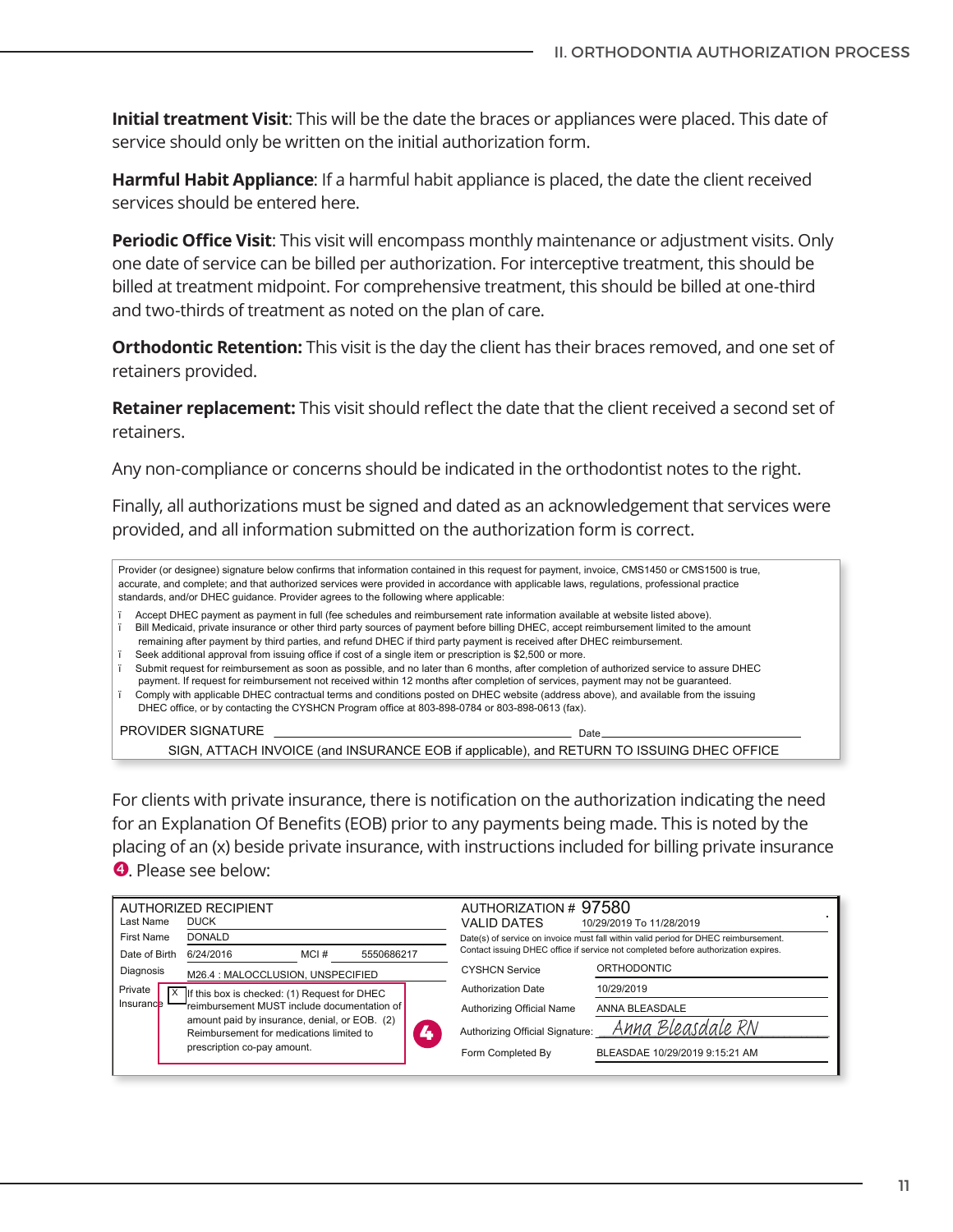# <span id="page-11-0"></span>**III. Provider Reimbursement Information**

### **Terms and Conditions for Delivery of Authorized Services**

The information contained in this document applies to providers or vendors that deliver authorized CYSHCN Program services for DHEC reimbursement. Some providers and vendors authorized to deliver CYSHCN Program services also have written contractual agreements with DHEC covering the same services. Information in this document is contained in the TERMS AND CONDITIONS section of DHEC contract and/or the Confidentiality Agreement (DHEC 0321) that must be signed by all contractors. Compliance with the terms and conditions contained in this document is an essential condition of contractual or other agency relationship with DHEC. Failure to adhere to these terms and conditions may result in termination of volunteer, contractual, or other work relationship with DHEC, and may be grounds for fines, penalties, imprisonment, or civil suit.

# **A. GENERAL AGREEMENTS**

Providers or vendors accepting authorization (DHEC 0727) for CYSHCN Program services:

- 1. Agree to retain records with respect to all matters related to the authorized services for six years after the service is rendered; as required by law; or until resolution of the audit findings if:
	- a. Audit has begun but is not completed at the end of the retention period; or
	- b. Audit findings have not been resolved at the end of the applicable retention period.
- 2. Agree to make such records available for audit or inspection at any time deemed necessary by DHEC
- 3. Agree to provide authorized services to eligible persons named in the authorization without denial or discrimination on the grounds of race, age, health status, disability, color, sex, religion or national origin. This includes the provision of language assistance services to individuals of limited English proficiency eligible for authorized services.
- 4. Agree to maintain professional, malpractice and general liability insurance, and may be required to provide DHEC with satisfactory evidence of such coverage.
- 5. Agree to comply with all applicable provisions of the Drug-free Workplace Act (S.C. Code of Laws, Section 44-107-10 et seq., as amended).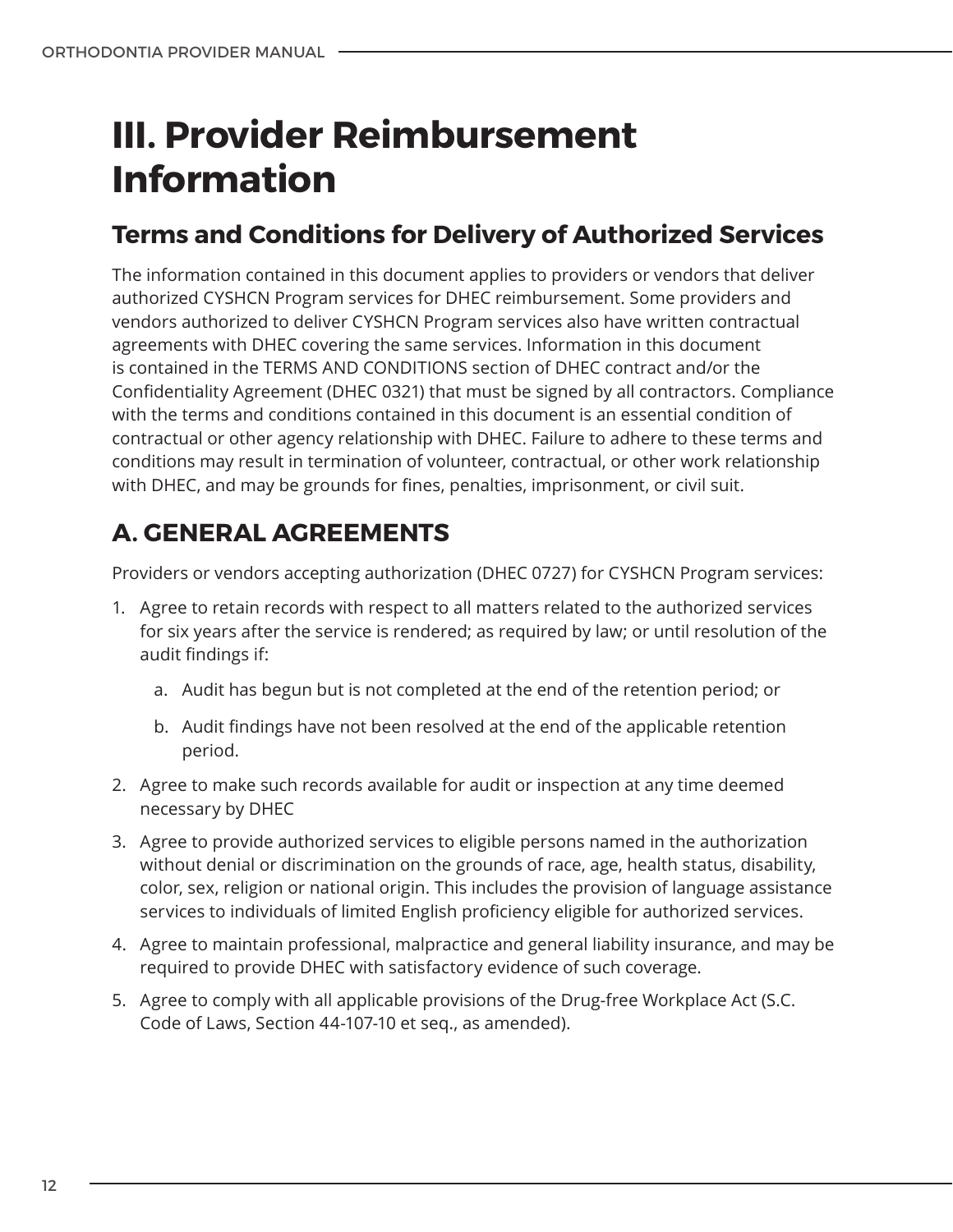- 6. Agree that neither party:
	- a. Shall be liable for any claims, demands, expenses, liabilities and losses (including reasonable attorney's fees) which may arise out of any acts or failures to act by the other party, its employees or agents, in connection with the performance of authorized services pursuant to this contract.
	- b. Is an employee, agent, partner, or joint venturer of the other.
	- c. Has the right or authority to control or direct the activities of the other or the right or ability to bind the other to any agreement with a third party, or to incur any obligation or liability on behalf of the other party, unless expressly authorized by written contract.
- 7. Agree that:
	- a. The authorization, any dispute, claim, or controversy relating to the authorization, and all the rights and obligations of the parties shall, in all respects, be interpreted, construed, enforced and governed by and under the laws of the State of South Carolina, except its choice of law rules.
	- b. All disputes, claims or controversies relating to the Agreement shall be resolved in accordance with the South Carolina Procurement Code, Section 11-35-10 et seq., or in the absence of jurisdiction, only in the Court of Common Pleas for, or a federal court located in Richland County, South Carolina.
- 8. Certify that they have not been debarred or suspended under OMB Circular A-133 Compliance Supplement or otherwise from doing business with any governmental entity

### **B. PREVENTING AND REPORTING FRAUD, WASTE AND ABUSE**

DHEC has procedures and policies concerning the prevention and reporting of fraud, waste and abuse (FWA) in agency-funded programs, including but not limited to those funded by federal grants such as Medicaid.

Providers or vendors accepting authorization for delivery of CYSHCN Program services understand that:

- 1. No DHEC employee, agent, or authorized provider shall direct, participate in, approve, or tolerate any violation of federal or state laws regarding FWA in government programs.
- 2. Federal law prohibits any person or company from knowingly submitting false or fraudulent claims or statements to a federally funded program, including false claims for payment or conspiracy to get such a claim approved or paid. The False Claims Act includes "whistleblower" remedies for employees who are retaliated against in their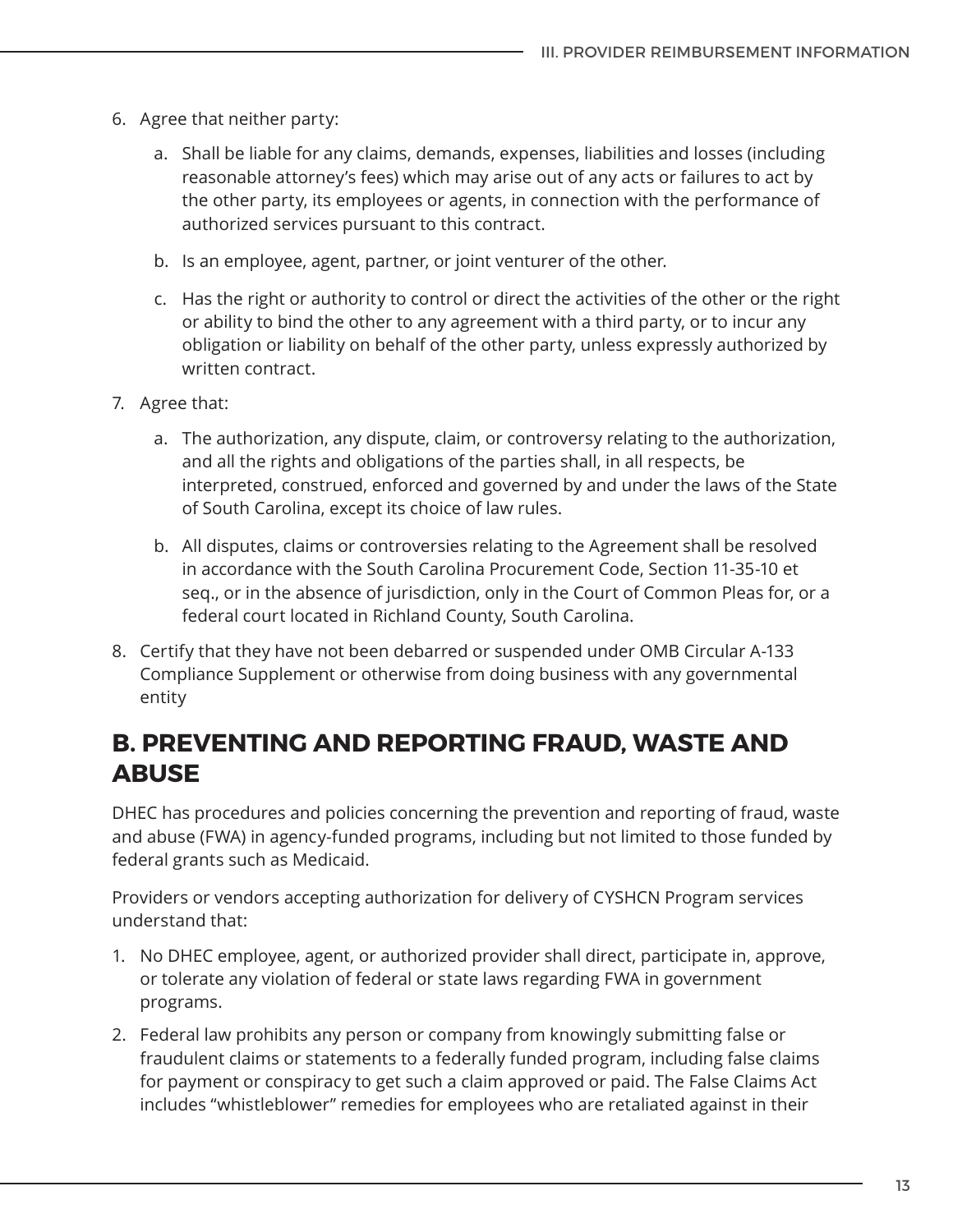employment for reporting violations of the Act. Under state law, persons may be criminally prosecuted for false claims made for health care benefits, for Medicaid fraud, for insurance fraud, or for using a computer in a fraud scheme or to obtain money services by false representations. Additional information regarding the federal and state laws prohibiting false claims and DHEC's policies and procedures regarding false claims may be obtained from the agency's Contracts Manager or Bureau of Business Management.

- 3. Any employee, agent, or authorized provider of DHEC who submits a false claim in violation of federal or state laws will be reported to appropriate authorities.
- 4. If the Authorized provider, their agents or employees have reason to suspect FWA in agency programs, this information should be reported in confidence to the agency. A report may be made by writing to the Office of Internal Audits, DHEC, 2600 Bull Street, Columbia, South Carolina 29201; or calling the Agency Fraud, Waste and Abuse Hotline at 803-896-0650 or toll-free at 1-866-206-5202. The Authorized provider is required to inform Authorized provider's employees of the existence of DHEC's policy prohibiting FWA and the procedures for reporting FWA to the agency.

# **C. CONFIDENTIALITY**

Providers or vendors accepting authorization for delivery of CYSHCN Program services understand that:

- 1. DHEC has a legal and ethical responsibility to protect confidential information given or made available to DHEC in administration of the agency's programs and services. Confidential information is information known or maintained in any form, whether oral, written, or electronic, whether recorded or not, consisting of protected health information, other health information, personal information, personal identifying information, confidential business information, and other information required by law to be treated as confidential, designated as confidential by the Department, or known or believed by the provider, their agents or employees, to be confidential or entitled to confidential treatment.
- 2. The types of information that generally must be kept confidential include, but are not limited to: personal information of job applicants, DHEC employees, DHEC clients, or members of the public, such as an individual's photograph or digitized image, social security number, date of birth, driver's identification number, name, home address, telephone number, medical or disability information, physical or mental health, health care, payment for health care, education level, financial status and information, bank account numbers, account or identification numbers issued or used by any federal or state governmental agency or private financial institution, employment history, height, weight, race, other physical details, signature, biometric identifiers or other identifying information, credit records or reports, trade secrets, and confidential business information.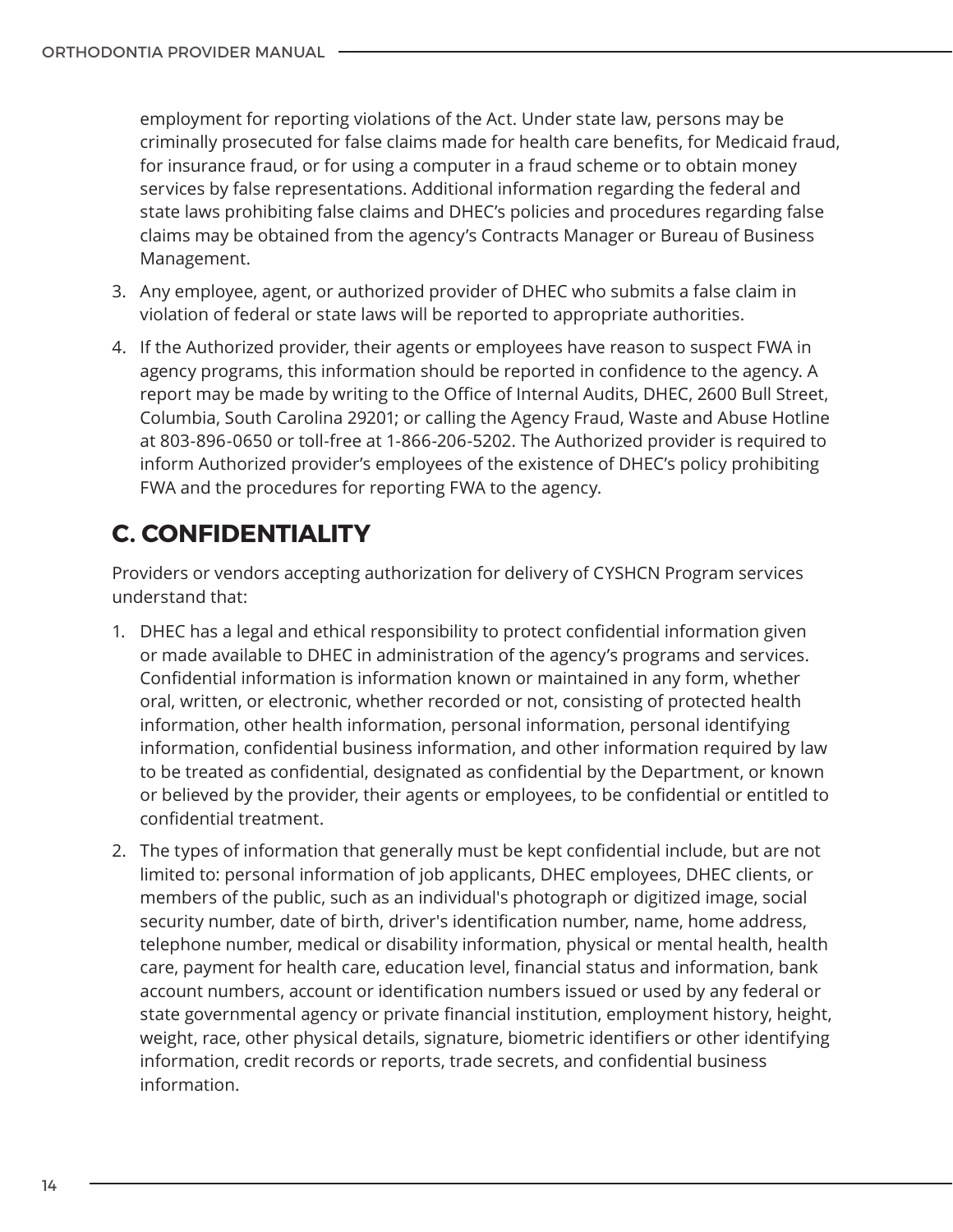- 3. All information about personal facts and circumstances of DHEC employees, clients, or members of the public is confidential and will not be disclosed without written authorization of the individual which it pertains unless disclosure is required by law, or otherwise required in accordance with his agreement and released to the Authorized provider after DHEC Office of General Counsel review.
- 4. If confidential information is disclosed pursuant to a properly completed authorization, documentation of the disclosure and a copy of the authorization must be maintained and made available for DHEC inspection and audit. In addition, confidential agency information and action shall not be disclosed unless DHEC authorizes the disclosure in writing, or the disclosure is required by law.
- 5. The Family Privacy Protection Act may place additional restrictions on the collection and disclosure of personal information. Information that is otherwise available to the public under the Freedom of Information Act may be released in accordance with State law.
- 6. Protected Health Information about DHEC clients generally cannot be disclosed without proper authorization by the client or his/her parent or legal guardian, or pursuant to a specific exception under the Health Insurance Portability and Accountability Act (HIPAA, 45 CFR Parts 160 and 164).
	- a. Confidential information released to the Authorized provider's employees/ agents will be limited to the information minimally necessary in order to provide authorized services.
- 7. Unauthorized disclosure of confidential information may be grounds for fines, penalties, imprisonment, injunctive action, civil suit, or debarment from doing business with the State.
	- a. The authorized provider or vendor will immediately notify the DHEC Privacy Officer, 2600 Bull Street, Columbia, S.C. 29201 of unauthorized disclosure of protected health information or other types of confidential information that occurs in the course of providing authorized services.
- 8. The authorized provider or vendor and its employees/agents will be educated and trained regarding the Health Insurance Portability and Accountability Act of 1996 and related Regulations pertaining to the privacy and security of protected health information (the HIPAA Privacy and Security Rule) before participating in activity related to the delivery of authorized services.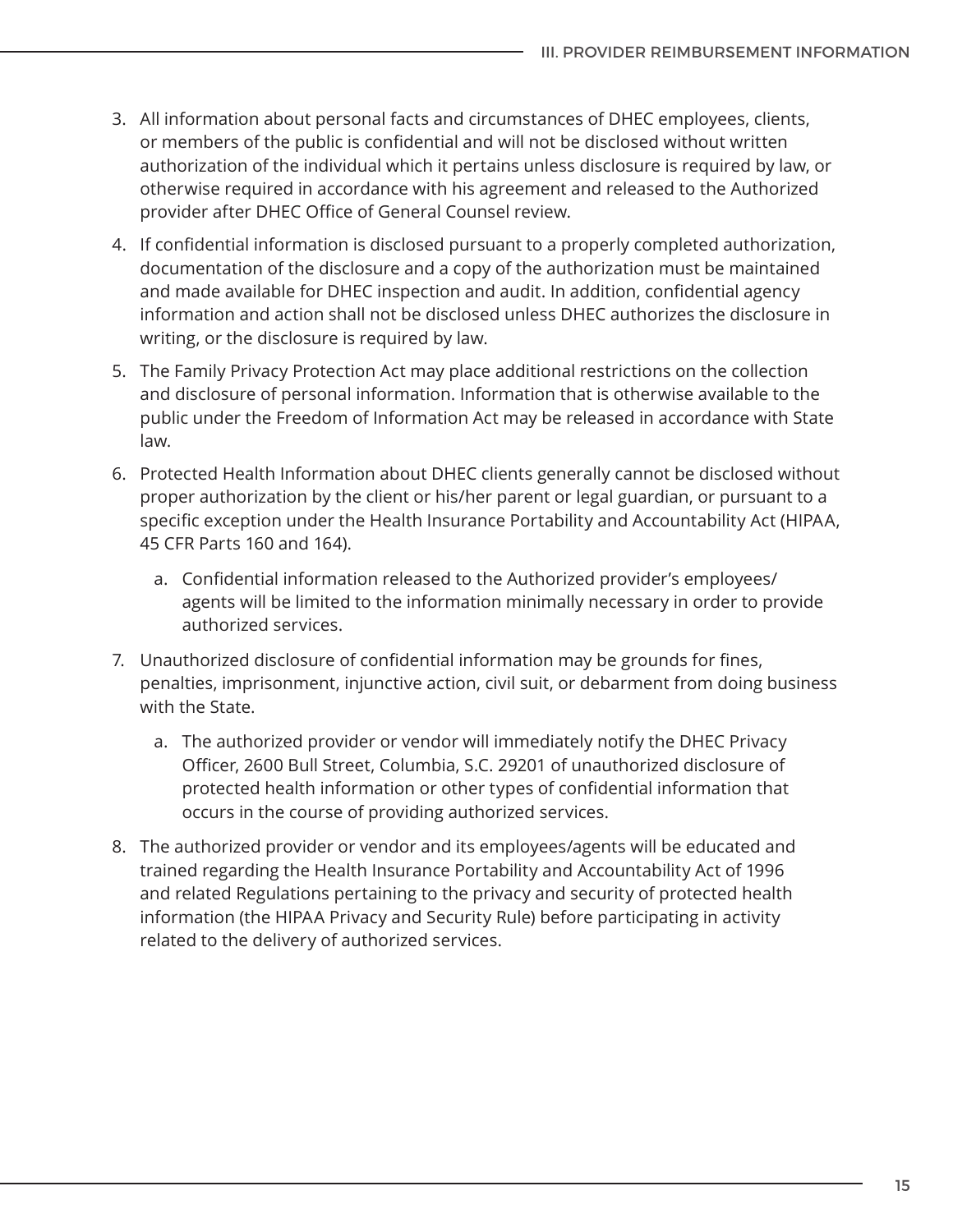## **D. INDEMNIFICATION**

In this provision, "claims" means a claim, demand, suit, cause of action, loss or liability.

Notwithstanding any other limitation in these Terms & Conditions, and to the fullest extent permitted by law, providers or vendors accepting authorization for delivery of CYSHCN Program services:

- 1. Shall defend and hold DHEC its officers, directors, agents, and employees harmless from any claim made by a third party for bodily injury, sickness, disease or death, or for injury to or destruction of tangible property arising out of, or in connection with:
	- a. Any act or omission of Authorized provider, in whole or in part, in the performance of professional services pursuant to delivery of authorized services; or
	- b. Authorized provider's breach of this agreement, including any breach of confidentiality by a person to whom the Authorized provider disclosed confidential information in violation of this Contract.
- 2. Shall not be liable for any claims by a third party proven to have arisen or resulted solely from the negligence of DHEC. This indemnification shall include reasonable expenses including attorney's fees incurred by defending such claims. DHEC shall provide timely written notice to the Authorized provider of the assertion of the claims alleged to be covered under this clause. Authorized provider's obligations hereunder are in no way limited by any protection afforded under workers' compensation acts, disability benefits acts, or other employee benefit acts. This clause shall not negate, abridge, or reduce any other rights or obligations of indemnity that would otherwise exist. The obligations of this paragraph shall survive termination, cancellation, or expiration of the authorization for delivery of CYSHCN Program services.

# **E. OTHER PROVISIONS**

Providers or vendors accepting authorization for delivery of CYSHCN Program services agree to:

- 1. Maintain applicable federal and state licenses, certifications, and accreditations required for the provision of authorized services.
- 2. Notify DHEC immediately if a board, association, or other licensing authority takes any action to revoke or suspend the license, certification, or accreditation of Authorized provider or Authorized provider's employees or agents providing or performing services under this Contract.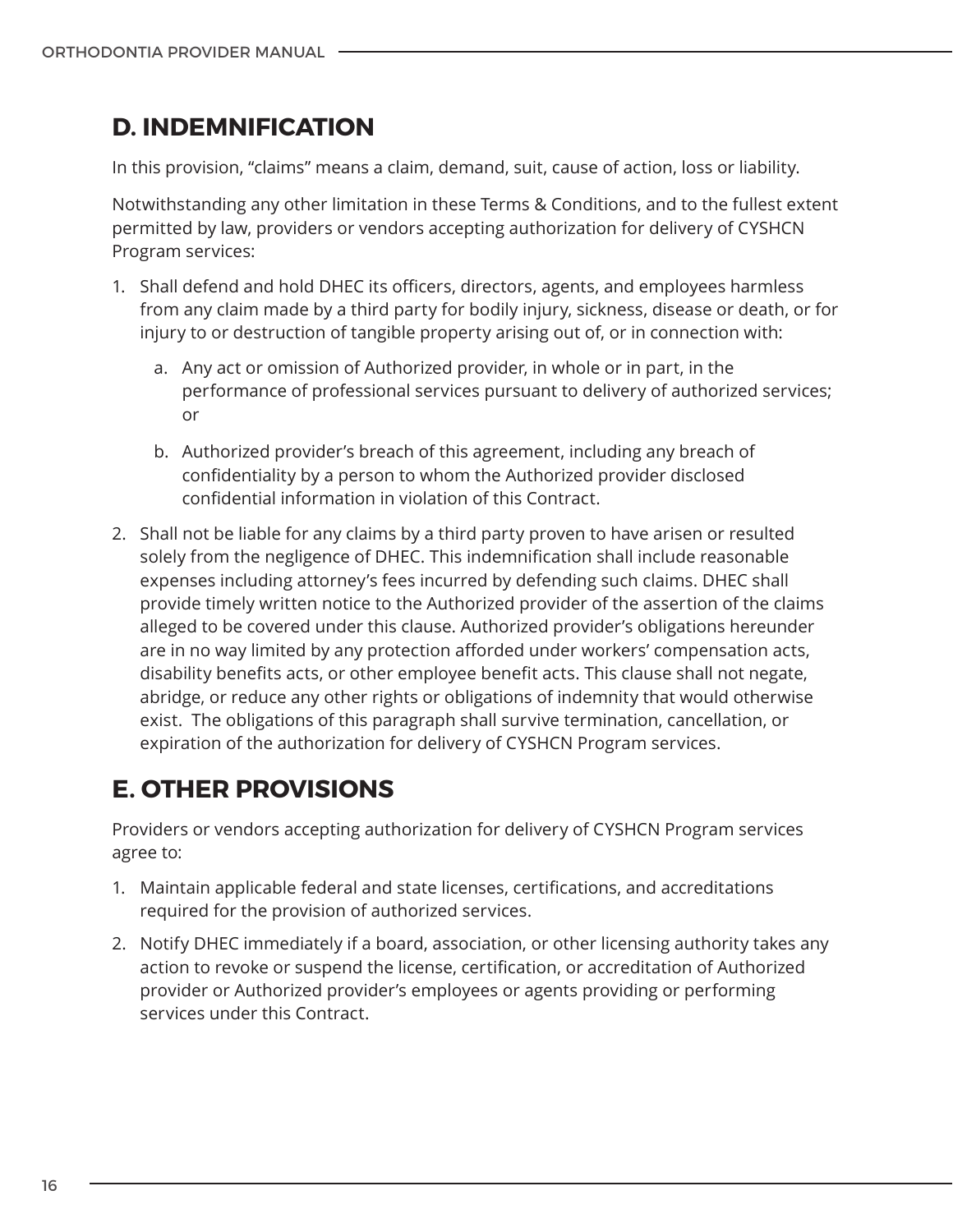### **GENERAL INFORMATION ABOUT CYSHCN PROGRAM REIMBURSEMENT RATES**

Professional services:

- 1. Reimbursement rates are as posted for services provided in SC or within 25 miles of the state border.
- 2. Reimbursement rates are based on Medicaid rates in effect on the date of service in the state services were rendered for services provided outside the 25-mile limit.
- 3. Reimbursement for services not included in posted fee schedules will not exceed 75% of the provider's usual and customary charges.

Hospital (facility) charges:

- 1. Reimbursement rates for inpatient or outpatient charges are determined by the C2/C3 schedule (CMS Form 2552-96) for SC hospitals with CYSHCN contract.
- 2. Reimbursement rates hospitals without current CYSHCN contract are based on Medicaid rates in the state where services were rendered.

Supplies, equipment and prescription drugs:

- 1. Invoiced amount will be reimbursed for equipment or supplies on the CYSHCN Durable Medical Equipment (DME) list, with exception of orthotic and prosthetic devices (L codes). These devices are reimbursed according to agreement with participating providers up to amount listed in CMS Medicare durable medical equipment, prosthetic/ orthotic and supplies (DME-POS) fee schedule for SC.
- 2. Invoiced amount will be reimbursed for prescription drugs and other items billed by participating pharmacies.

Surgical Fees:

- 1. If two or more procedures are performed at the same time, through the same surgical opening, or by the same surgical approach, reimbursement will be based on the major procedure only.
- 2. If two or more procedures are performed at the same time, through different surgical openings, or by different surgical approaches, full reimbursement will be made for the most costly procedure. Remaining procedures will be reimbursed at half of the DHEC rate.
- 3. Reimbursement rate for licensed surgical assistants is 20% of allowable fees.
- 4. Reimbursement rate for anesthesiologist (MD) is \$13.67 per unit.
- 5. Reimbursement rate Certified Registered Nurse Anesthetist (CRNA) working under the medical direction of a surgeon is \$12.00 per unit.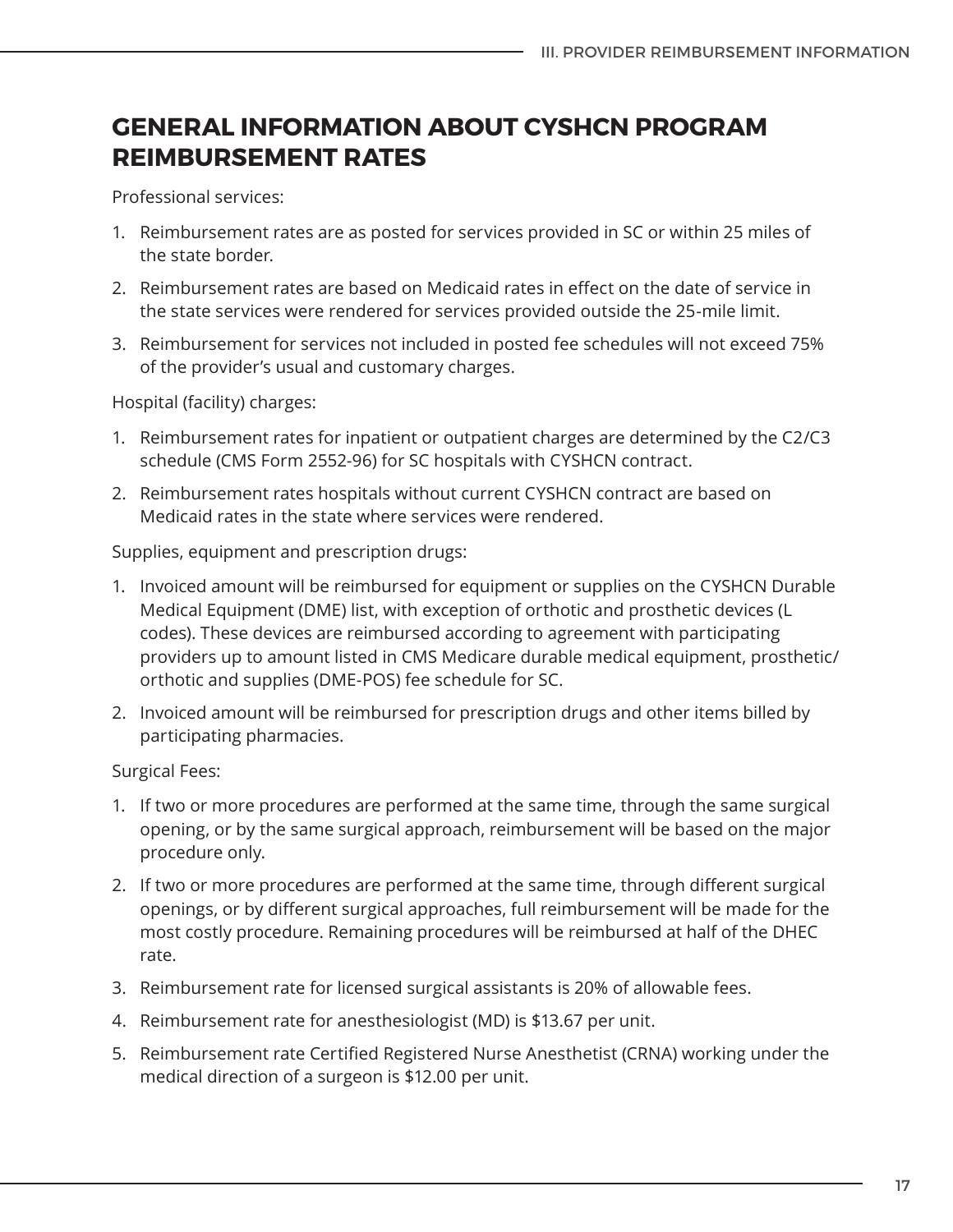### **AUTHORIZATION FOR CYSHCN PROGRAM SERVICES**

Prior authorization is required for DHEC reimbursement for delivery of CYSHCN services. Written authorization for provision of DHEC Division of Children and Youth with Special Health Care Needs (CYSHCN) Program services Authorization is issued using the DHEC 0727 or DHEC 0792. The authorization form must be signed by the provider and returned with request for reimbursement after delivery of authorized services.

Signature indicates that the provider:

- Will accept DHEC payment as payment in full.
- Will bill Medicaid, private insurance or other third party sources of payment before billing DHEC, accept reimbursement limited to the amount remaining after payment by third parties, and refund DHEC if third party payment is received after DHEC reimbursement.
- Will seek additional approval from issuing office if cost of a single item or prescription is \$2,500 or more.
- Will submit request for reimbursement as soon as possible, and no later than 6 months, after completion of authorized service to assure DHEC payment.
- Will comply with applicable terms and conditions contained in DHEC written agreements.
- Certifies that the information contained in the request for reimbursement is true, accurate, and complete; and that authorized services were provided in accordance with applicable laws, regulations, professional practice standards, and/or DHEC guidance.

**Contact the CYSHCN office listed on the authorization form, or CYSHCN Program office at 803-898-0784 (phone) or 803-898-0613 (fax) for additional information.**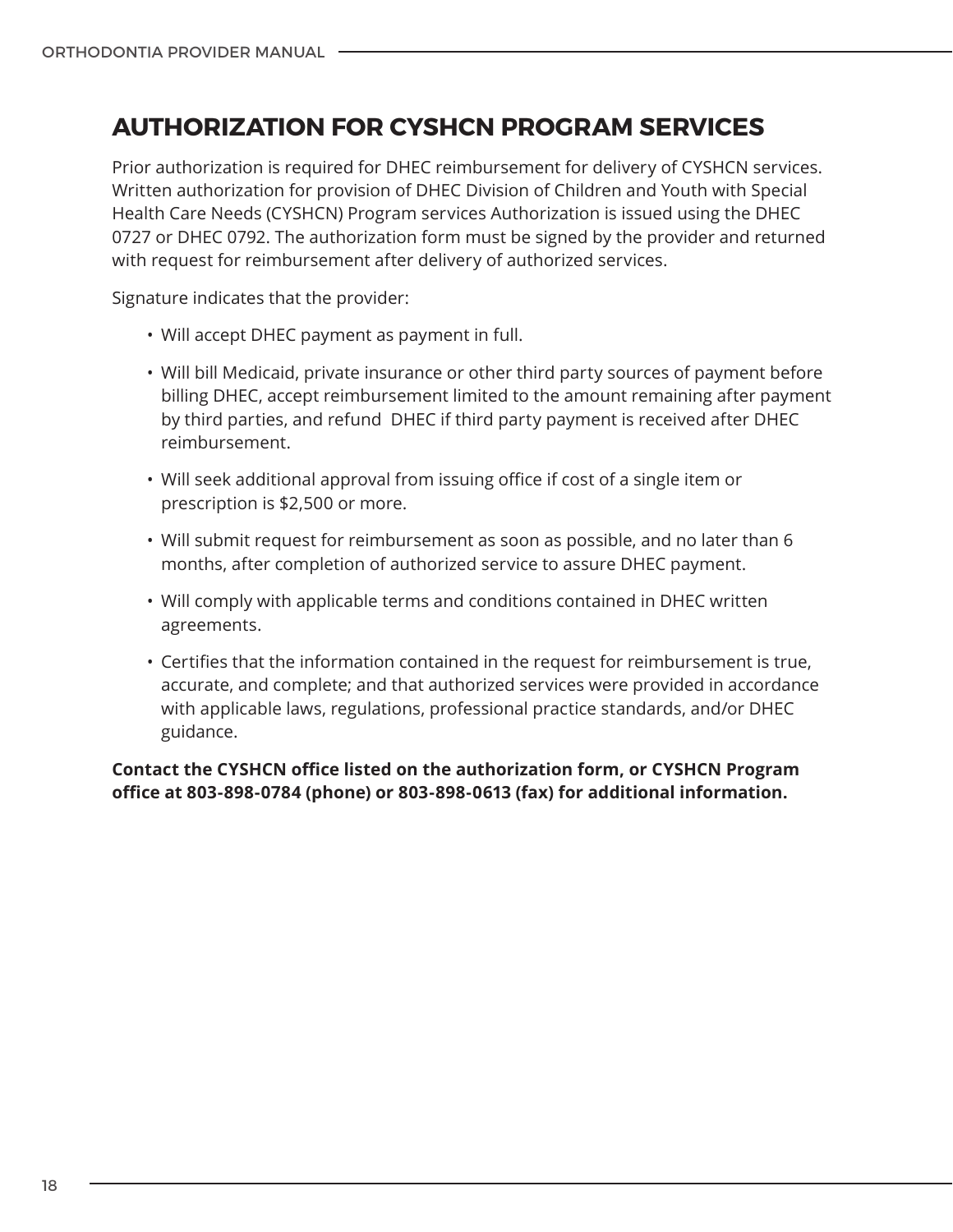

# **Orthodontia Provider Manual**

**Provider Signature:** 

**Date:**

Provider signature verifies that the provider and authorized staff have read this Orthodontia Provider Manual, understands the statutory and regulatory duties and responsibilities of a South Carolina Orthodontia Provider, understands that this Provider Manual constitutes DHEC policy regarding billing practices, and agrees to abide by all policies and procedures outlined in this manual and by the DHEC Orthodontia Program.

This signature page should be returned to the South Carolina Department of Health and Environmental Control, CYSHCN, via mail, email, or fax.

> **Address:**  SC DHEC Attn: CYSHCN 2100 Bull Street Columbia, SC 29201

**Fax:**  803-898-0613

**Email**: bleasdae@dhec.sc.gov

**DETACH HERE**

<span id="page-18-0"></span>**DETACH HERE**